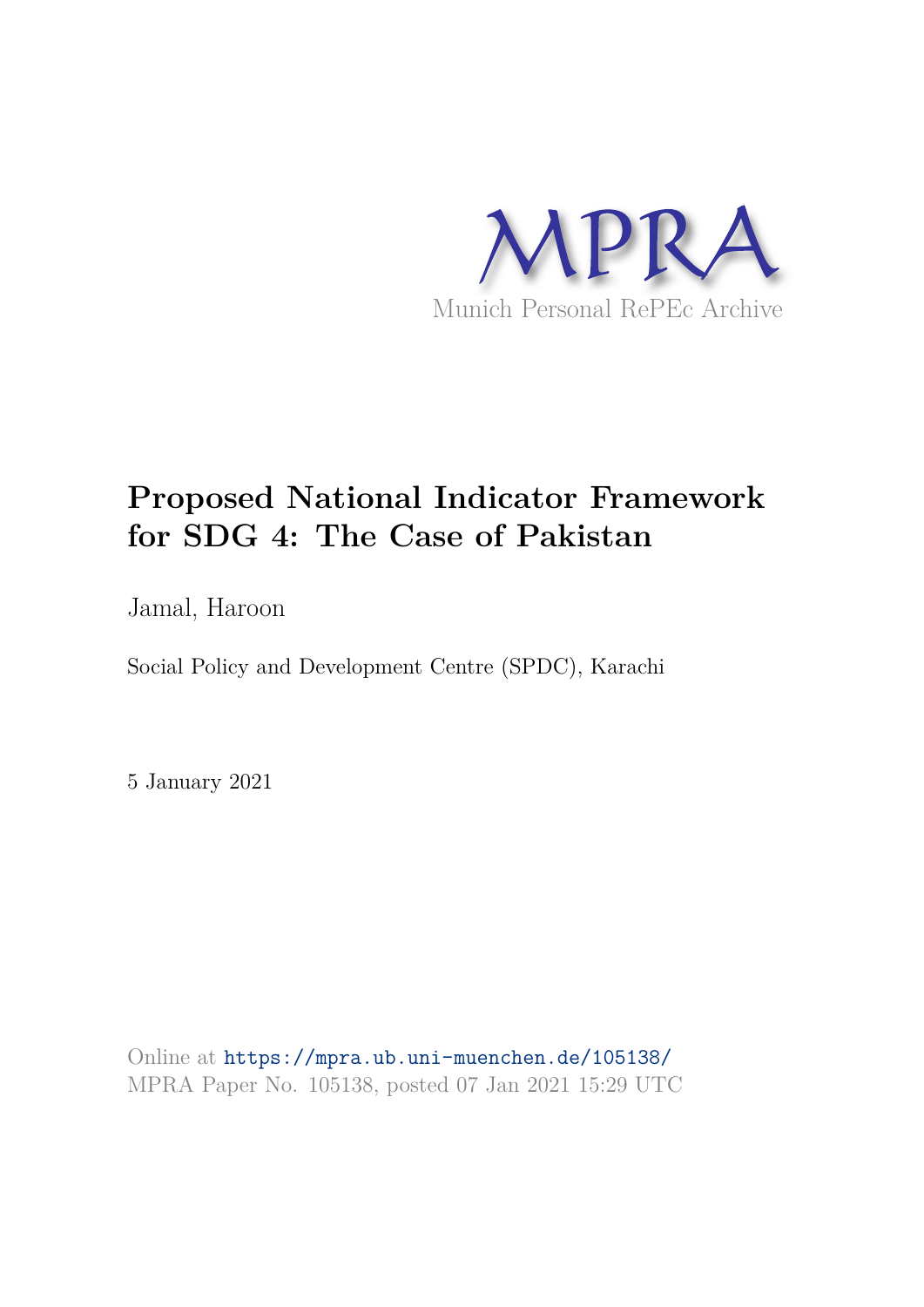Draft Research Report

## **Proposed National Indicator Framework for SDG 4: The Case of Pakistan**

**Haroon Jamal** 



**Social Policy and Development Centre (SPDC) Karachi** 

**July 2019** 

**DISCLAIMER:** SPDC Research Reports are preliminary versions of research papers that have not been published in a journal or vetted through a peer-review process. The purpose of circulation is to elicit comments and to initiate further debate. The views expressed in these research reports are those of the authors and do not necessarily represent those of the SPDC.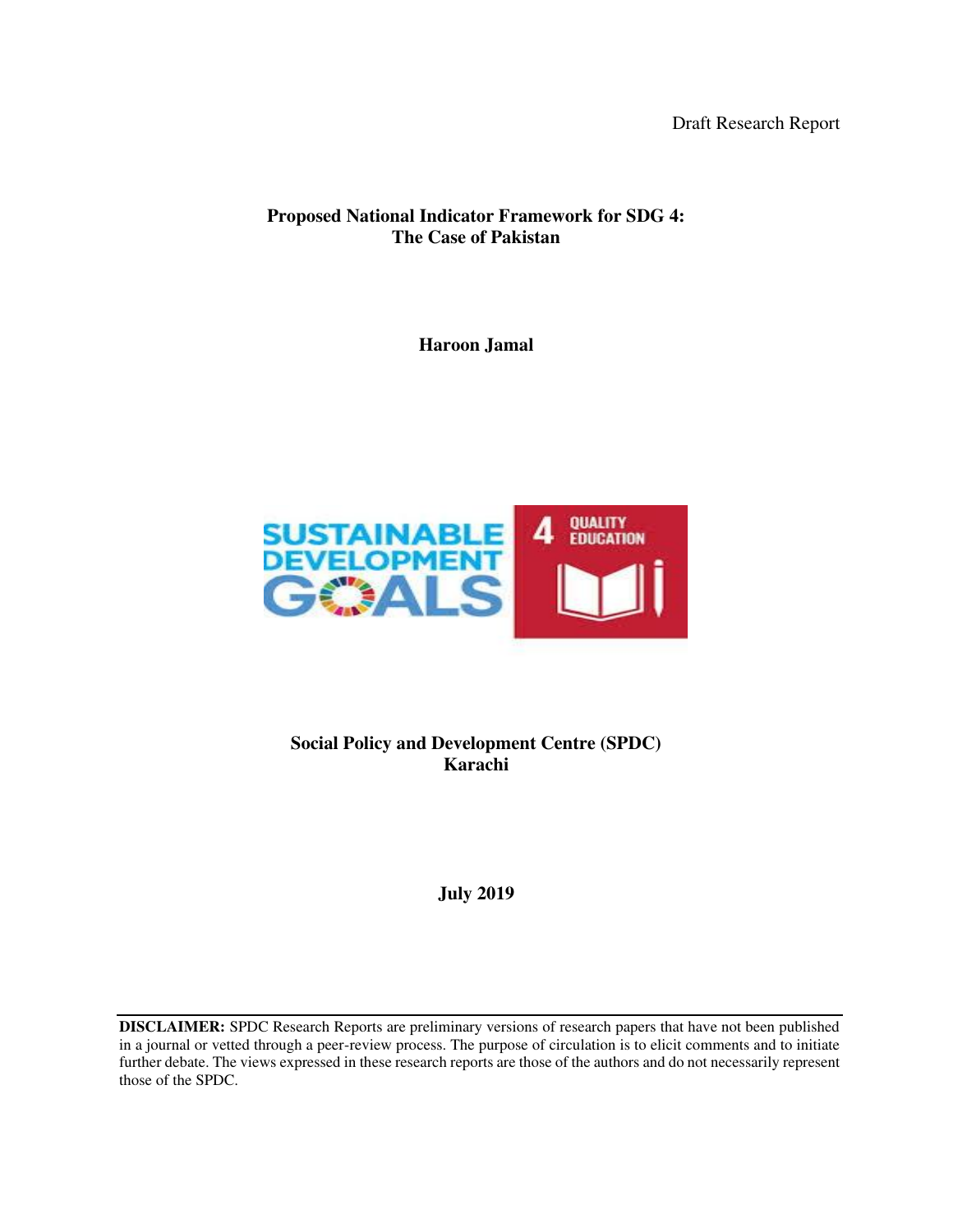#### **Proposed National Indicator Framework for SDG 4: The Case of Pakistan**

#### **Abstract**

Education plays an important role in reducing vulnerability to economic, social and environmental dislocation and in developing more resilient systems. In 2030 global sustainable development agenda, goal 4 covers wide ranging aspects of education and learning including literacy assessment and childhood development. The SDG document proposes 7 main targets and 11 indicators to monitor the progress for this goal.

However, the necessary data required for effective follow-up and review of the progress towards the implementation of many of the UN suggested indicators is not available in the context of Pakistan. The data gap analysis reveals that only 3 out of 11 indicators of SDG-4 may be estimated with the readily available data. Thus some initiatives in terms of policy formulation and new surveys are proposed for tracking the progress in implementing SDG-4. However, besides political will, these initiatives require lot of financial and human resources. The paper thus recommends to start the process of tracking SDG-4 with the mix of global and complementary national indicators for which reliable and national representative data is quickly available.

This research note proposes implementable indicators of educational attainment and inequality and also provides baseline scenario for the year 2015. Overall, it is revealed that Pakistan is 61 percent of the way toward the targets (100%) in terms of proposed indicators related to SDG-4.

JEL Classification: I2, Q01 Keywords: Education, Sustainable Development, SDGs, Pakistan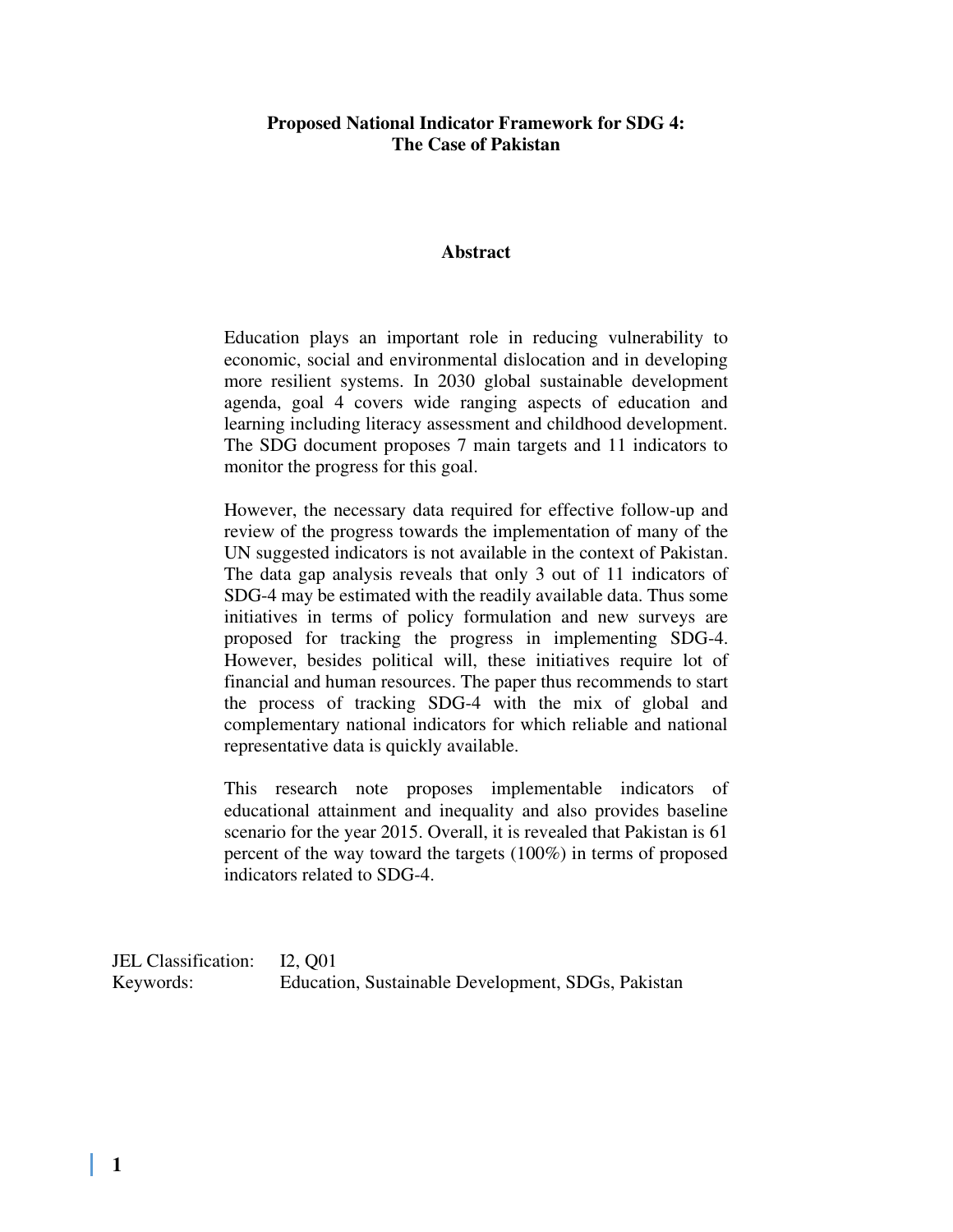#### **1. Preamble**

At the beginning of 2016, The United Nations (UN) Sustainable Development Goals (SDGs) replaced the Millennium Development Goals (MDGs) which had been in place since the turn of the century. Although both sets of goals describe an aspirational road map for global development, they came out through intensely different processes. MDGs were adopted, in the spirit of Millennium Declaration  $(UN, 2000)^1$  as the framework for international development cooperation. It is argued that MDGs were not, strictly speaking, a formal intergovernmental mechanism, but rather an initiative driven by the UN Secretariat. Contrary to the MDGs, the SDGs came about not through the distillation of policy agreements from previous UN conferences but through intensive intergovernmental negotiations.

It is widely recognized that effective follow-up and review of the 2030 Agenda requires not only a robust institutional framework but also the collection, processing, analysis and dissemination of an unprecedented amount of reliable, timely, accessible, and sufficiently disaggregated data. In the context of developing countries however, the availability of data, particularly disaggregated data for tracking the progress towards the implementation of global agenda, is a serious concern and consequently a major hurdle in tracking the progress towards the achievement of SDG Goals.

Another concern regarding the global 2030 development agenda is that targets acting as a benchmark of progress are proposed for developed and developing countries alike. In an empirical research, Scott (2015) compares existing policy commitments and targets at the national level with corresponding SDG targets to assess the gap between national and global ambitions. The exercise was carried out for selected 13 indicators across eight goal areas. Unsurprisingly, the analysis found that the stretch required for low-income countries to achieve SDG targets is significantly greater than for middle-income and high-income countries. According to Scott (2015), "Although SDG ambition will be realized at the national level, during their formulation little consideration has been given to how governments set targets and what existing national targets tell us about levels of political ambition". Key recommendations of the study by Scott (2015) include, "The post-2015 development agenda should be aligned with national policy-making and planning processes and include interim targets to help bring the SDGs into national use".

Thus, national ownership at all levels of the SDG framework is critical and national reporting of the implementation status of SDGs must respond to national priorities and needs. Perhaps due to this reason, SDSN (2015) suggested that "each country may pursue its own set of national indicators. Such a set of indicators may consist of the Global Reporting Indicators used to support the global monitoring framework and Complementary National Indicators that address each country's specific challenges, priorities, and preferences". Thus it is recommended that towards the full implementation of global SDGs, each country should pick the number and range of Complementary National Indicators that best suit its capacity to collect and analyze data.

With this backdrop, this study evaluates the education dimension of global SDGs in terms of data availability and also proposes a set of preliminary national indictors for SDG 4.

<sup>&</sup>lt;sup>1</sup> The declaration committed nations to reduce extreme poverty by 2015. The UN Secretariat published the final set of eight MDGs in August 2001.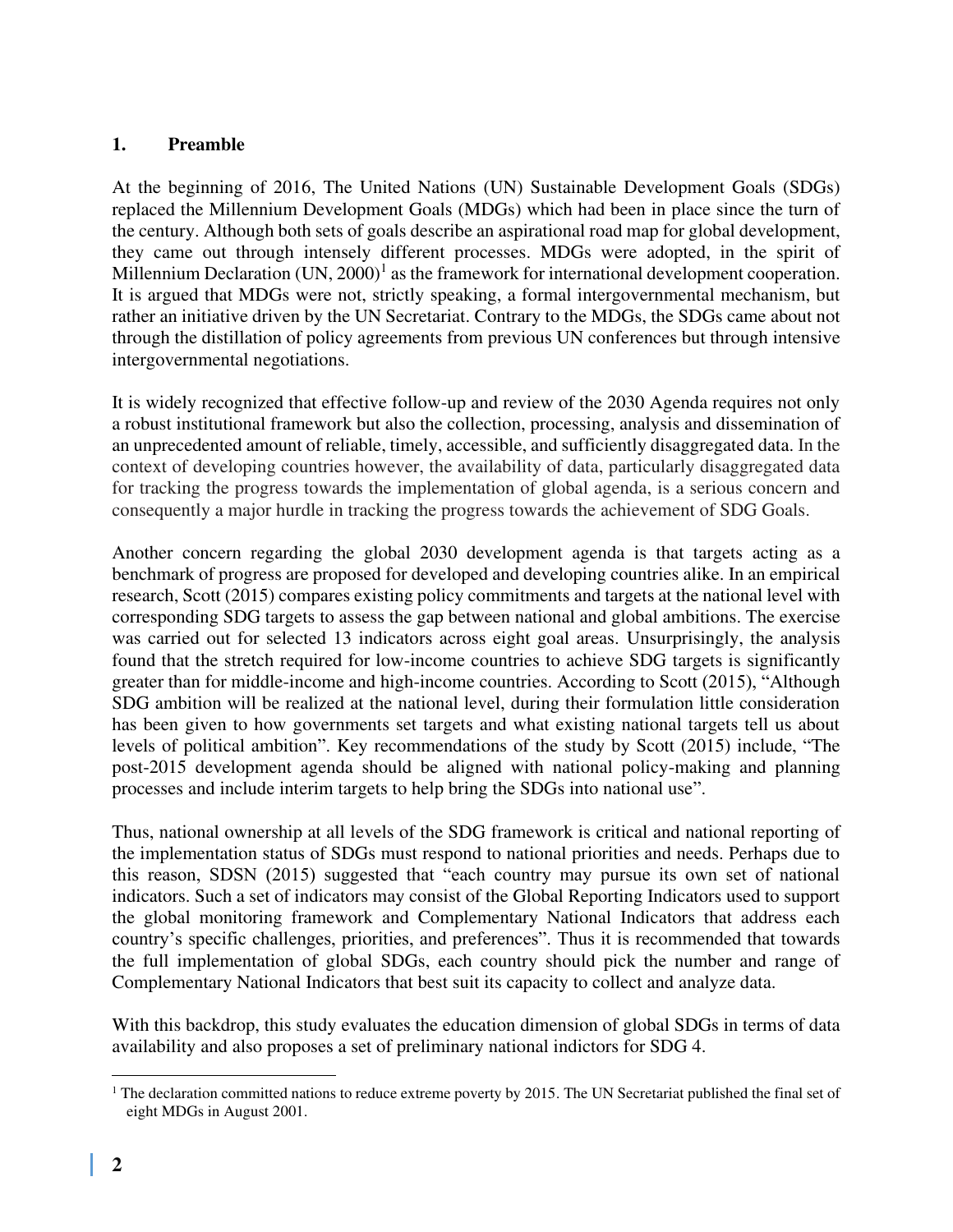## **2. Evaluating SDG 4 in the Context of Pakistan**

The global indicator framework was developed by the Inter-Agency and Expert Group on SDG Indicators (IAEG-SDGs) and agreed upon, including refinements on several indicators, at the 49th session of the United Nations Statistical Commission held in March 2018. The list includes overall 232 indicators for 17 goals of sustainable development in which general agreement has been reached.

To facilitate the monitoring and tracking the progress in implementation of the global indicator framework, all indicators are classified by the IAEG-SDGs into three tiers on the basis of their level of methodological development and the availability of data at the global level. According to the SDG document (United Nations, 2018a), the criteria for defining tiers with respect to SDG indicators are depicted in the Exhibit 2.1.

| Exhibit $-2.1$                                                                                                       |
|----------------------------------------------------------------------------------------------------------------------|
| Tier Classification Criteria/Definitions                                                                             |
| $Tier-1$                                                                                                             |
| Indicator is conceptually clear, has an internationally established methodology and standards are available, and     |
| data are regularly produced by countries for at least 50 per cent of countries and of the population in every region |
| where the indicator is relevant.                                                                                     |
| Tier $-2$                                                                                                            |
| Indicator is conceptually clear, has an internationally established methodology and standards are available, but     |
| data are not regularly produced by countries.                                                                        |
| Tier $-3$                                                                                                            |
| No internationally established methodology or standards are yet available for the indicator, but                     |
| methodology/standards are being (or will be) developed or tested.                                                    |
| Source: Tier Classification of SDG Indicators, United Nations, (2018a)                                               |

The updated (a**s** of February 13, 2019) tier classification contains 101 (43 percent) Tier I indicators, 84 (36 percent) Tier II indicators and 41 (18 percent) Tier III indicators**.** In addition to these, there are 6 indicators that have multiple tiers (different components of the indicators are classified into different tiers).

This phenomenon clearly highlights the problems and challenges in monitoring the progress in the implementation of the global agenda, especially in developing countries. It is not surprising that almost four years down the road, no report has been produced by countries or international agencies covering all UN suggested indicators. For instance, in a recent publication of Sustainable Development Solutions Network (SDSN), only 37 SDG indicators with exact match are used to develop SDG index and country dashboard for 193 UN member states (Sachs et al, 2018).

As the scope of this report is limited to the SDG 4, following sections present a consolidated review in terms of data availability, problems and issues of tracking and monitoring the implementation of SDG-4.

The goal 4 of SDGs aims to "Ensure inclusive and equitable quality education and promote lifelong learning opportunities for all" so as to achieve substantial adult literacy and numeracy. It also aims to build and upgrade education facilities that are child, disability and gender sensitive and ensure that all earners acquire knowledge and skills needed to promote sustainable development. The goal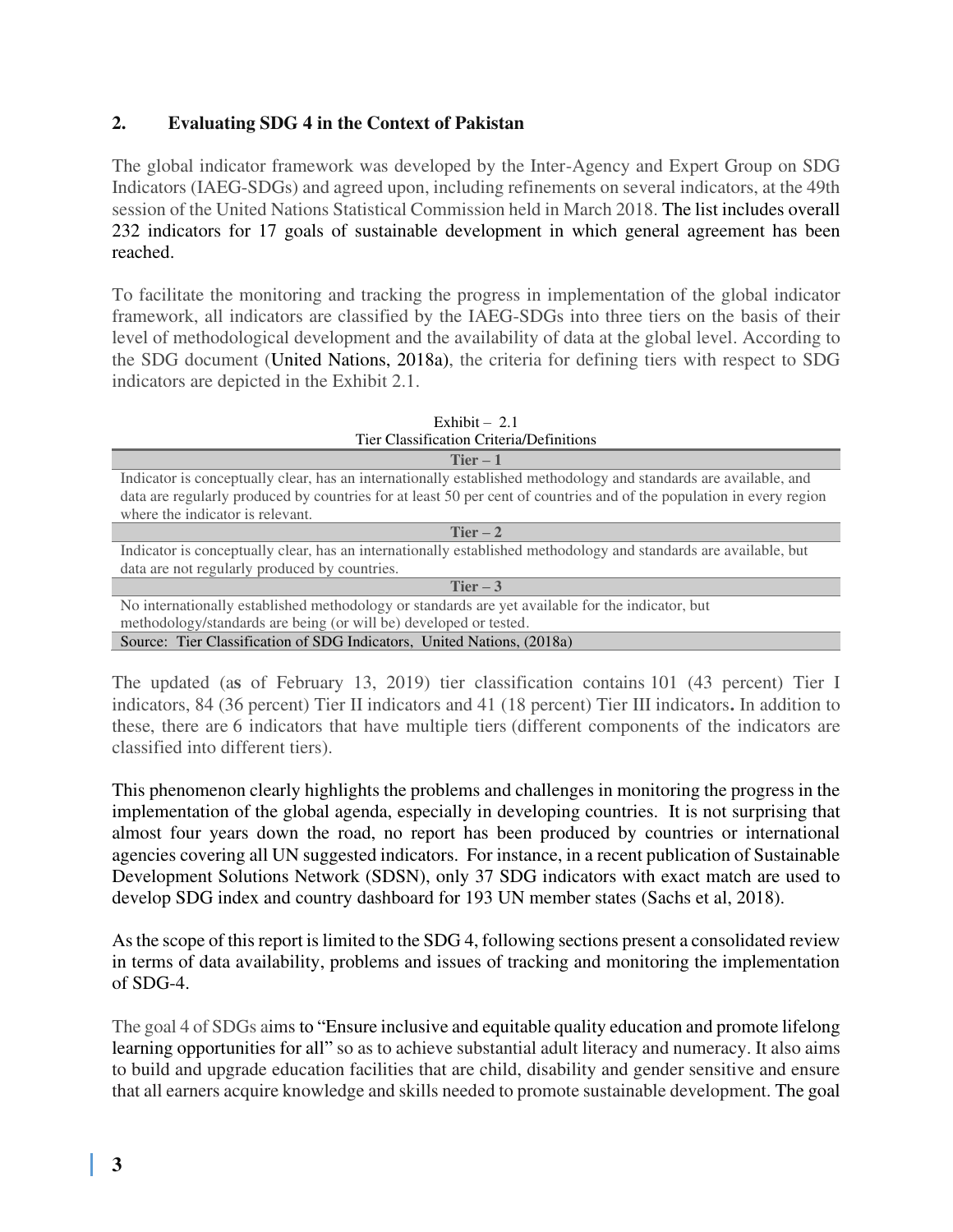covers wide ranging aspects of education and learning including quality of teachers, technical and vocational training, facilities available in schools and more importantly literacy assessment and childhood development. The SGD document proposes 7 main targets and 11 indicators to monitor the progress for the goal related to education. The Exhibit 2.2 summarizes the targets and indicators associated with this SDG.

|     | Targets                                                                                                                                 | <b>Indictors</b> |                                                                                                                 |  |  |
|-----|-----------------------------------------------------------------------------------------------------------------------------------------|------------------|-----------------------------------------------------------------------------------------------------------------|--|--|
| 4.1 | By 2030, ensure that all girls and boys complete free, equitable and<br>quality primary and secondary education leading to relevant and | 4.1.1            | Proportion of children and young people:<br>(a) in grades $2/3$ ;                                               |  |  |
|     | effective learning outcomes                                                                                                             |                  | (b) at the end of primary; and                                                                                  |  |  |
|     |                                                                                                                                         |                  | (c) at the end of lower secondary                                                                               |  |  |
|     |                                                                                                                                         |                  | achieving at least a minimum proficiency level in                                                               |  |  |
|     |                                                                                                                                         |                  |                                                                                                                 |  |  |
| 4.2 | By 2030, ensure that all girls and boys have access to quality early                                                                    | 4.2.1            | (i) reading and (ii) mathematics, by sex<br>Proportion of children under 5 years of age who are developmentally |  |  |
|     | childhood development, care and pre-primary education so that they are                                                                  |                  | on track in health, learning and psychosocial well-being, by sex                                                |  |  |
|     | ready for primary education                                                                                                             |                  |                                                                                                                 |  |  |
|     |                                                                                                                                         |                  | Participation rate in organized learning (one year before the official                                          |  |  |
|     |                                                                                                                                         | 4.2.2            | primary entry age), by sex                                                                                      |  |  |
| 4.3 | By 2030, ensure equal access for all women and                                                                                          | 4.3.1            | Participation rate of youth and adults in formal and non-formal                                                 |  |  |
|     | men to affordable and quality technical, vocational and                                                                                 |                  | education and training in the previous 12 months, by sex                                                        |  |  |
|     | tertiary education, including university                                                                                                |                  |                                                                                                                 |  |  |
| 4.4 | By 2030, substantially increase the number of youth and adults who have                                                                 | 4.4.1            | Proportion of youth and adults with information and communications                                              |  |  |
|     | relevant skills, including technical and vocational skills, for                                                                         |                  | technology (ICT) skills, by type of skill                                                                       |  |  |
|     | employment, decent jobs and entrepreneurship                                                                                            |                  |                                                                                                                 |  |  |
| 4.5 | By 2030, eliminate gender disparities in education and ensure equal                                                                     | 4.5.1            | Parity indices (female/male, rural/urban, bottom/top wealth quintile                                            |  |  |
|     | access to all levels of education and vocational training for the                                                                       |                  | and others such as disability status, indigenous peoples and conflict                                           |  |  |
|     | vulnerable, including persons with disabilities, indigenous peoples and                                                                 |                  | affected, as data become available) for all education indicators on this                                        |  |  |
|     | children in vulnerable situations                                                                                                       |                  | list that can be disaggregated                                                                                  |  |  |
| 4.6 | By 2030, ensure that all youth and a substantial proportion of adults,                                                                  | 4.6.1            | Proportion of population in a given age group achieving at least a                                              |  |  |
|     | both men and women, achieve literacy and numeracy                                                                                       |                  | fixed level of proficiency in functional                                                                        |  |  |
|     |                                                                                                                                         |                  | (a) literacy and (b) numeracy skills, by sex                                                                    |  |  |
| 4.7 | By 2030, ensure that all learners acquire the knowledge and skills                                                                      | 4.7.1            | Extent to which (i) global citizenship education and (ii) education for                                         |  |  |
|     | needed to promote sustainable development, including, among others,                                                                     |                  | sustainable development, including gender equality and human rights,                                            |  |  |
|     | through education for sustainable development and sustainable lifestyles,                                                               |                  | are mainstreamed at all levels in: (a) national education policies; (b)                                         |  |  |
|     | human rights, gender equality, promotion of a culture of peace and non-                                                                 |                  | curricula; (c) teacher education; and (d) student assessment                                                    |  |  |
|     | violence, global citizenship and appreciation of cultural diversity and of                                                              |                  |                                                                                                                 |  |  |
|     | culture's contribution to sustainable development                                                                                       |                  |                                                                                                                 |  |  |
| 4.a | Build and upgrade education facilities that are child, disability and                                                                   | 4.a.1            | Proportion of schools with access to:                                                                           |  |  |
|     | gender sensitive and provide safe, non-violent, inclusive and effective                                                                 |                  | (a) electricity; (b) the Internet for pedagogical purposes; $(c)$                                               |  |  |
|     | learning environments for all                                                                                                           |                  | computers for pedagogical purposes; (d) adapted infrastructure and                                              |  |  |
|     |                                                                                                                                         |                  | materials for students with disabilities; (e) basic drinking water; (f)                                         |  |  |
|     |                                                                                                                                         |                  | single sex basic sanitation facilities; and (g) basic hand-washing                                              |  |  |
|     |                                                                                                                                         |                  | facilities (as per the WASH indicator definitions)                                                              |  |  |
| 4.b | By 2020, substantially expand globally the number of scholarships                                                                       | 4.b.1            | Volume of official development assistance flows for scholarships by                                             |  |  |
|     | available to developing countries, in particular least developed countries,                                                             |                  | sector and type of study                                                                                        |  |  |
|     | small island developing States and African countries, for enrolment in                                                                  |                  |                                                                                                                 |  |  |
|     | higher education, including vocational training and<br>information and communications technology, technical,                            |                  |                                                                                                                 |  |  |
|     | engineering and scientific programs, in developed countries and other                                                                   |                  |                                                                                                                 |  |  |
|     | developing countries                                                                                                                    |                  |                                                                                                                 |  |  |
| 4.c | By 2030, substantially increase the supply of qualified teachers,                                                                       | 4.c.1            | Proportion of teachers in: (a) pre-primary; (b) primary; (c) lower                                              |  |  |
|     | including through international cooperation for teacher training in                                                                     |                  | secondary; and (d) upper secondary education who have received at                                               |  |  |
|     | developing countries, especially least developed countries and small                                                                    |                  | least the minimum organized teacher training (e.g. pedagogical                                                  |  |  |
|     | island developing States                                                                                                                |                  | training) pre-service or in-service required for teaching at the relevant                                       |  |  |
|     |                                                                                                                                         |                  | level in a given country                                                                                        |  |  |
|     | <b>Source: United Nations (2018)</b>                                                                                                    |                  |                                                                                                                 |  |  |
|     |                                                                                                                                         |                  |                                                                                                                 |  |  |

Exhibit  $-2.2$ 

SDG Goal 4 – Ensure inclusive and equitable quality education and promote lifelong learning opportunities for all

The global exercise of summarizing tier-classification of indicators related to education dimension is furnished in Exhibit 2.3. The exhibit clearly reveals considerable data gaps in monitoring the implementation of the SDGs as the significant (9 out of 11) number of indicators belong to either Tier-2 (data problems) or Tier-3 (problems in definitions and methodology) categories.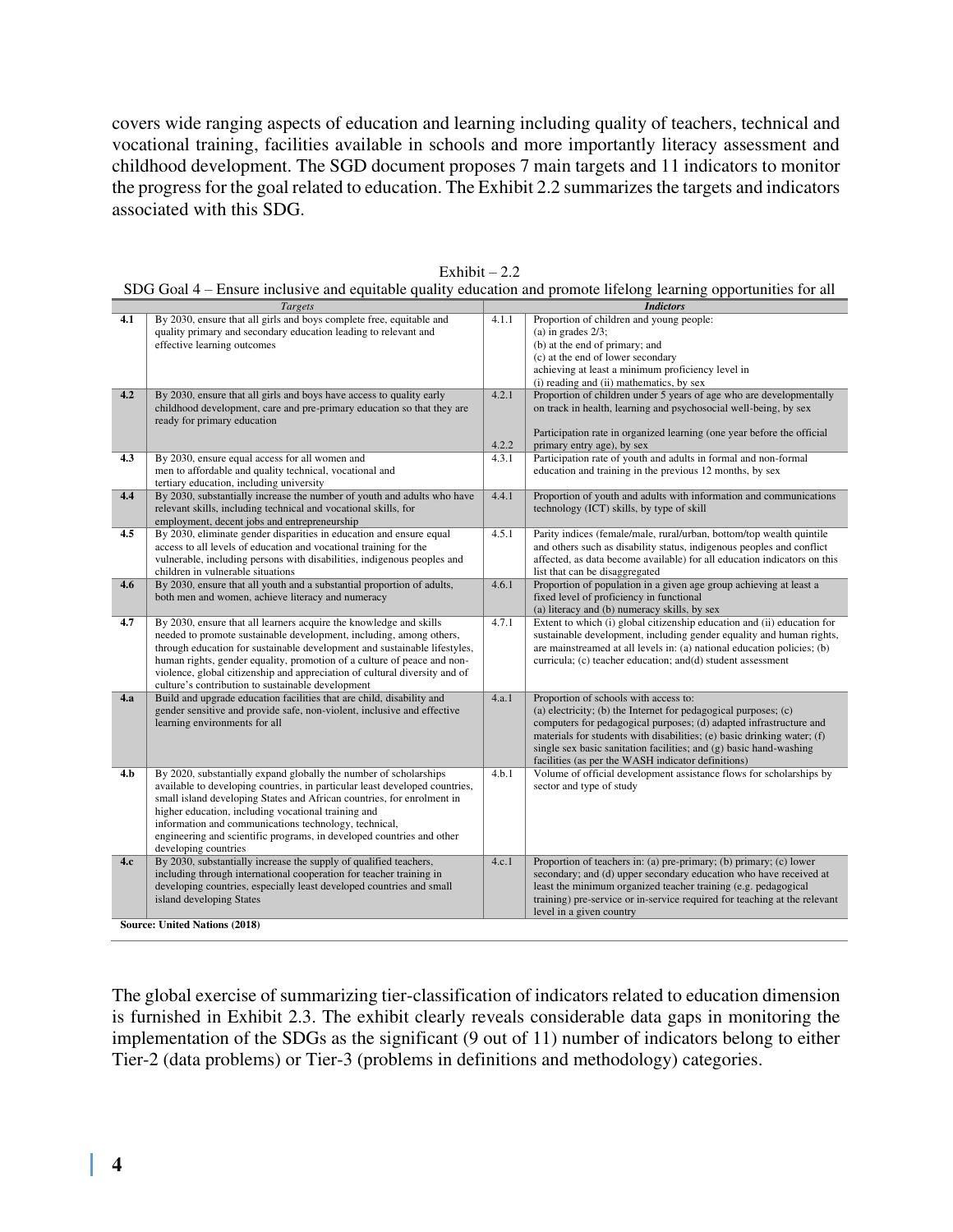

Exhibit  $-2.3$ 

Source: Tier Classification of SDG Indicators, United Nations, (2018a)

The distribution of indicators in various tiers in terms of methodology and data availability was carried out globally considering the data situation prevailing in all UN member states. However, enormous differences are expected across countries due to the level of development, political priorities, governance and capacity of statistical institutions. Thus it is imperative to review the set of SDG's indicators in the national context to determine the data gaps and problems in tracking and monitoring the implementation of global initiative for sustainable development.

Thus, a preliminary exercise is carried out for this research which aligns SDG's indicators into three categories; indicator is readily available or may be estimated with the available data, partial data is available to estimate the global indicator and the data is not generated at all by federal and/or provincial governments or statistical bodies. It is worth mentioning that the nationally and provincially representative data which is regularly produced by the authentic and reliable sources is considered for this exercise.

According to the Exhibit 2.4 which furnishes the summary results of this classification scheme, the data for 5 indicators is not available at all in the context of Pakistan; while 3 indicators might be estimated partially with the available data. Only 3 out of 11 indicators of SDG-4 may be estimated with the readily available data.



4.2.2, 4.3.1, 4.5.1 4.1.1, 4.4.1, 4.a.1 4.2.1, 4.6.1, 4.7.1, 4.b.1, 4.c.1

Exhibit  $-2.4$ Data Availability Status for Indicators Related to SDG 4 – [Pakistan Scenario]

| Ensure inclusive and equitable quality education and | 4.2.2, 4.3.1, 4.5.1 | $\vert$ 4.1.1, 4.4.1, 4.a.1 |
|------------------------------------------------------|---------------------|-----------------------------|
| promote lifelong learning opportunities for all      |                     |                             |
| Source: Compiled by author.                          |                     |                             |
|                                                      |                     |                             |
|                                                      |                     |                             |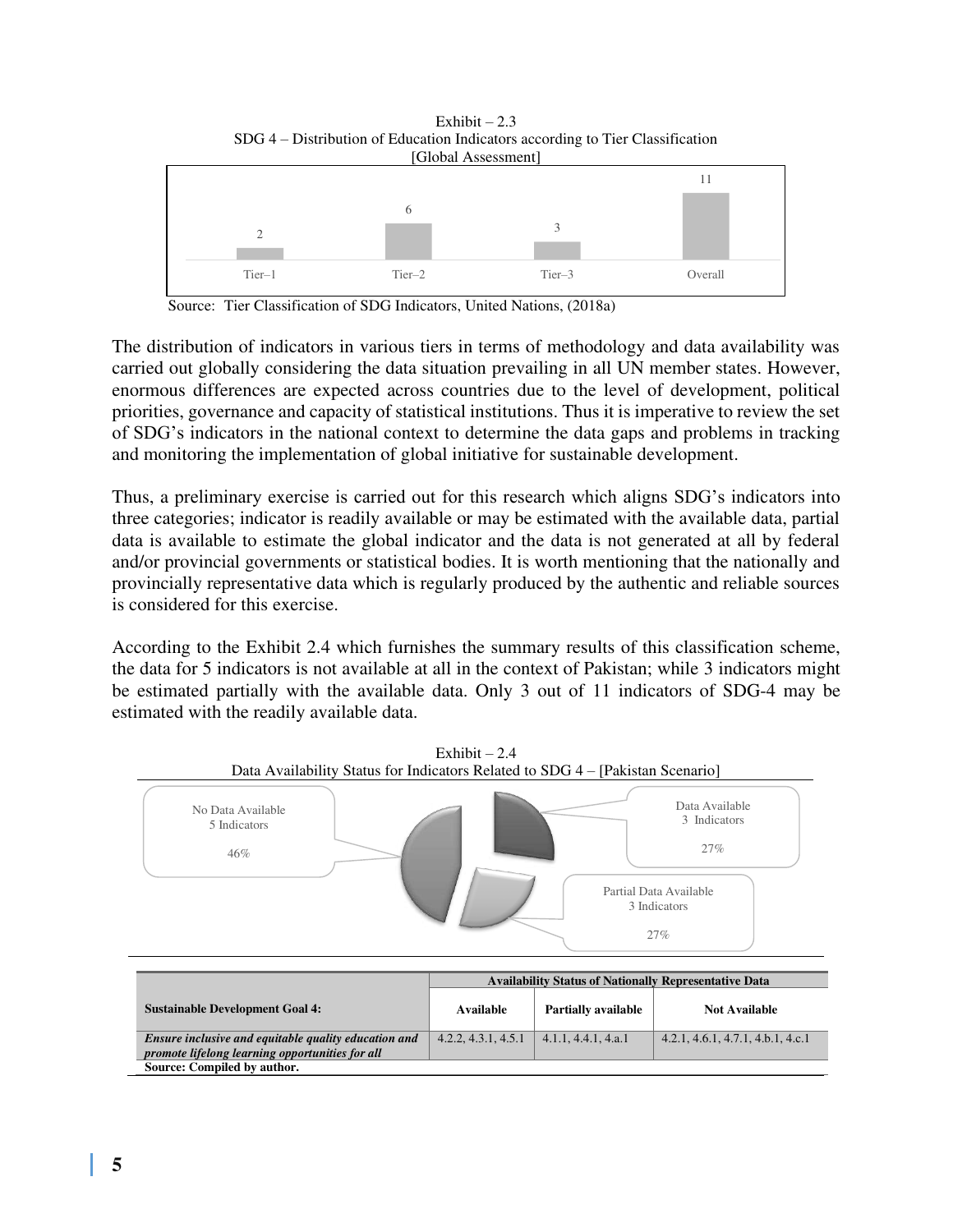Having an overall scenario of data availability, an indicator-wise review would be useful to grasp difficulties in monitoring the implementation of SDGs agenda in the context of Pakistan. Following subsections briefly highlights data gaps, problems in measurement and the capacity to collect reliable data at national and provincial levels for indicators related to SDG 4.

## *SDG Target 4.1***:**

This target suggests ensuring "all girls and boys complete free, equitable and quality primary and secondary education leading to relevant and effective learning outcomes". However, the indicator which is suggested to monitor this target is ambiguous and difficult to measure, especially in the context of developing countries. It is proposed to estimate "Proportion of children and young people: (a) in grades 2/3; (b) at the end of primary; and (c) at the end of lower secondary achieving at least a minimum proficiency level in reading and (ii) mathematics, by sex".

According to SDSN [\(http://indicators.report/indicators/i-34/\)](http://indicators.report/indicators/i-34/), this indicator is designed to measure the proportion of children who are proficient in reading and comprehending text in their primary language of instruction and those that are able to, at the very least, count and understand core mathematical operations and concepts, as a proportion of total children at the end of the primary schooling cycle in the country. Proficiency will need to be defined at the national level, but should over the ability to read, decode, comprehend and analyze text in their primary language of instruction.

Grade-wise participation rates are available; however, for estimating minimum proficiency level in reading and mathematics, *special national representative Literacy Assessment Surveys (LAS) of children who have completed primary education will have to be conducted to monitor this SDG target.* 

## *SDG Target 4.2***:**

To "ensure that all girls and boys have access to quality early childhood development, care and pre-primary education so that they are ready for primary education", SDG documents proposes to estimate "Proportion of children under 5 years of age who are developmentally on track in health, learning and psychosocial wellbeing, by sex" and "Participation rate in organized learning (one year before the official primary entry age), by sex"

The first indicator is very much demanding and assess childhood development in terms of health, learning and psychosocial wellbeing. *To estimate this indicator, national representative household surveys will have to be conducted to assess children aged 36-59 months in four domains: language/literacy, numeracy, physical, socio-emotional, and cognitive development.* Each of these four domains is measured through instruments based on real-time observation (SDSN, [http://indicators.report/indicators/i-32/\)](http://indicators.report/indicators/i-32/). *Theses information are used to calculate Early Childhood Development Index (ECDI) which describes the percentage of children aged 36-59 months who are on track.* 

The second indicator measures the percentage of children in the 36-59 month's age cohort that are enrolled in an early childhood program. Programs can be defined fairly broadly ranging from private or community care to formal pre-school programs. In the context of Pakistan, pre-primary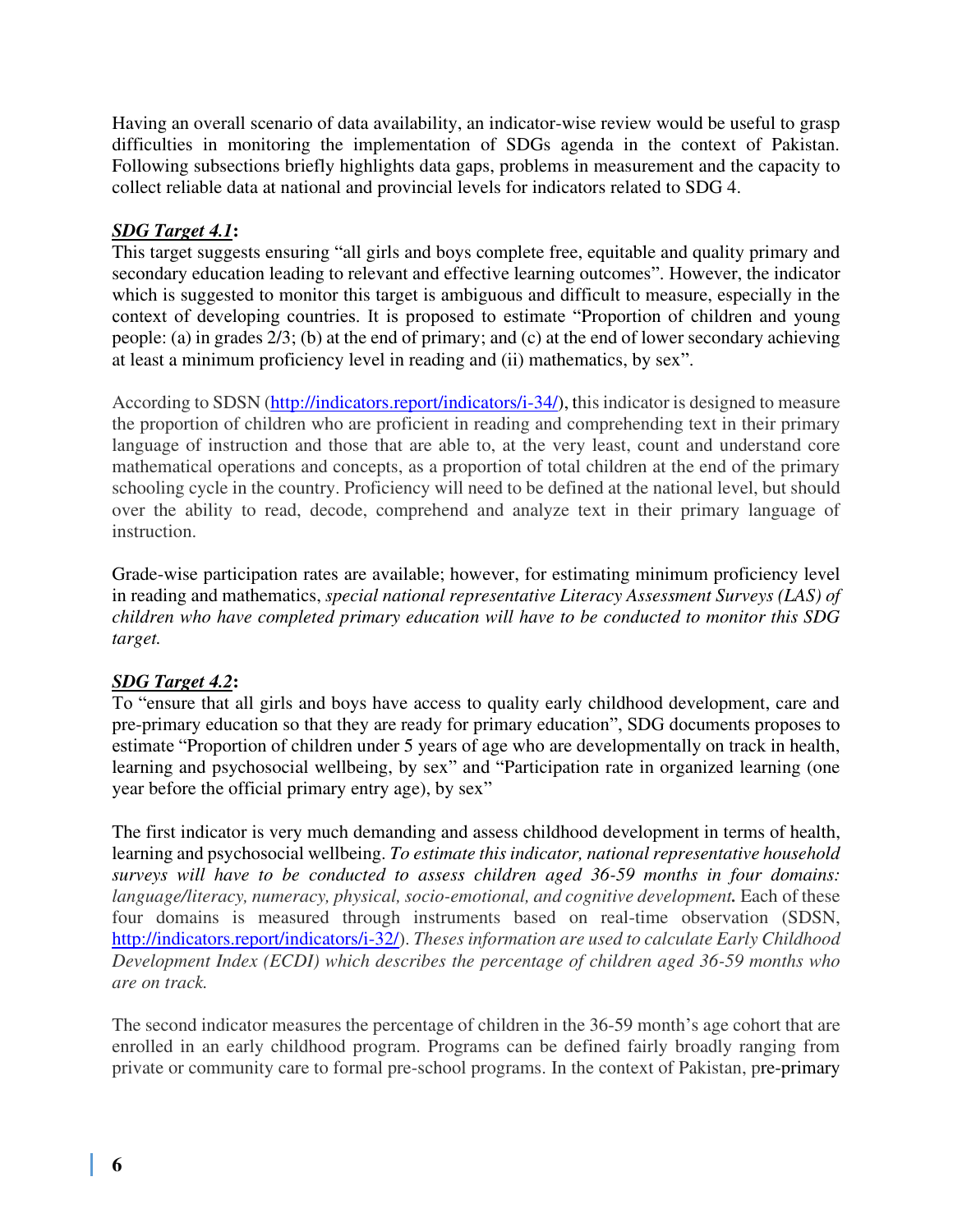participation rates disaggregated by sex are easily available in household surveys (PSLM, MICS or DHS).

## *SDG Target 4.3***:**

This target proposes to "ensure equal access for all women and men to affordable and quality technical, vocational and tertiary education. To monitor this target, it is suggested to estimate "Participation rate of youth and adults in formal and non-formal education and training in the previous 12 months, by sex".

Tertiary enrollment rates are indicative of the quality of the labor force in the country, and a wide gap between the tertiary enrollment rates and unemployment rates indicate either an inability of the economy to absorb its trained graduates, or the "employability" of the graduates which indicates a mismatch between the skills being imparted through the tertiary education system and the skills demanded by the market.

This indicator measures the total enrollment in tertiary education regardless of age. The International Standard Classification of Education (1997) recommends tertiary education with educational contents at SCED levels 5 (first stage of tertiary education) and SCED level 6 (second stage leading to advance research qualification). Share of enrollment at tertiary level by sex, urban/rural and by field of study (Science, Engineering, Madison etc.) are available in household surveys (PSLM, DHS, MICS).

#### *SDG Target 4.4***:**

Specifically, this target proposes to "substantially increase the number of youth and adults who have relevant skills, including technical and vocational skills, for employment, decent jobs and entrepreneurship". Besides tertiary enrollment ratio (Target 4.3), the indicator for this target estimates "Proportion of youth and adults with information and communications technology (ICT) skills, by type of skill". In the context of Pakistan, partial information regarding labor force having ICT skills are available in household survey (PSLM, MICS, LFS); however, these survey don't gather detailed information about type of skills.

Information and communication technologies (ICT) and other advanced technologies are critical for economic development and achieving the other SDGs. At country level, SDSN proposes (SDSN, [http://indicators.report/indicators/i-60/\)](http://indicators.report/indicators/i-60/) to develop an index at country level to track the quality, performance, and affordability of countries' ICT infrastructure (Broadband quality, international bandwidth capacity and mobile broadband affordability).

## *SDG Target 4.5***:**

This target addresses gender disparities in education and recommends to "ensure equal access to all levels of education and vocational training for the vulnerable, including persons with disabilities, indigenous peoples and children in vulnerable situations". To monitor the progress in this target, parity indices for all education indicators that can be disaggregated are proposed which may be computed easily using information from household surveys (preferably PSLM).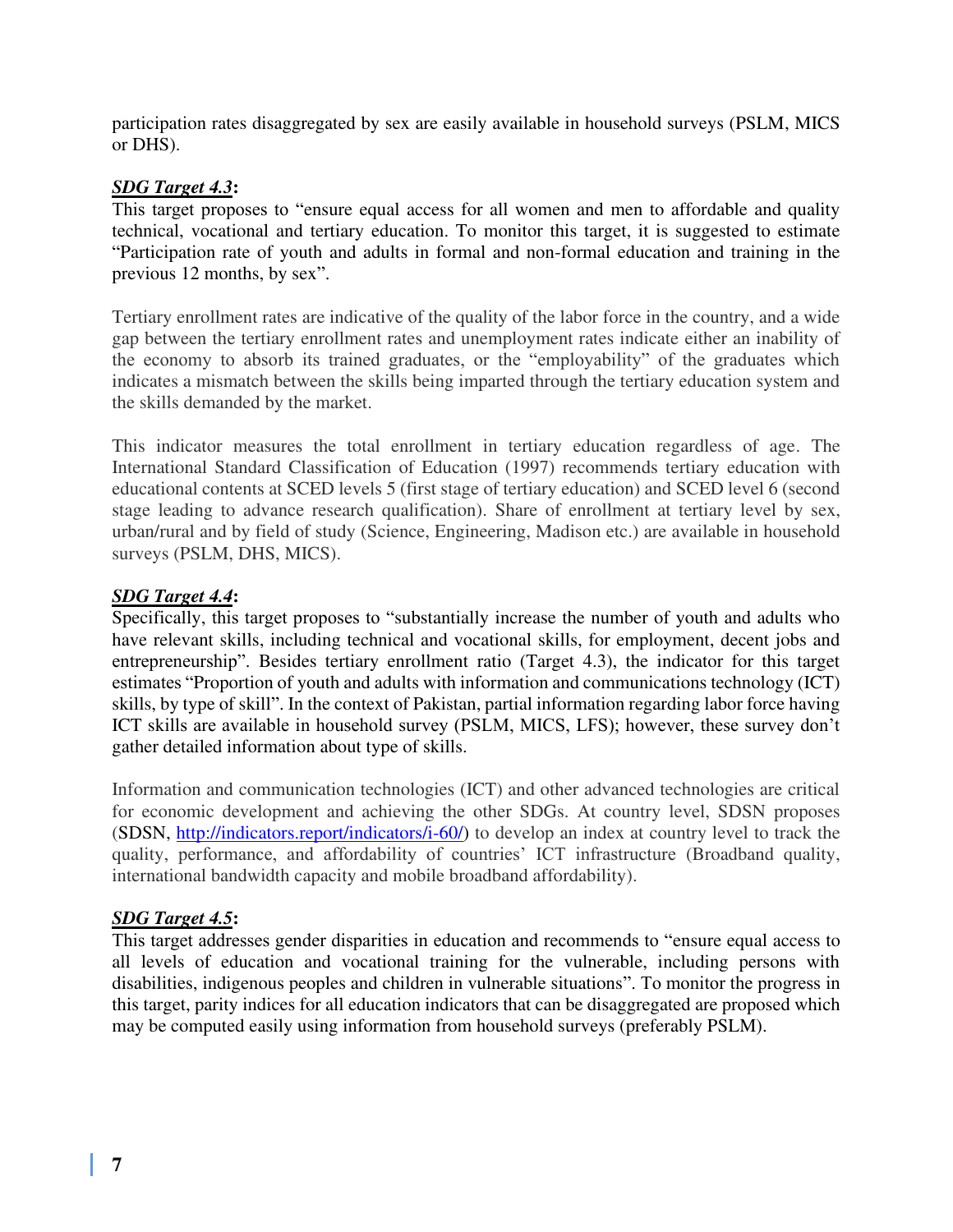## *SDG Target 4.6***:**

This target suggests to "ensure that all youth and a substantial proportion of adults, both men and women, achieve literacy and numeracy" through estimating "Proportion of population in given age group achieving at least a fixed level of proficiency in functional (a) literacy and (b) numeracy skills, by sex".

*Literacy rates for the population 10 years and above are available in national household surveys; however, to monitor this target, LAS for adult population is necessary.* 

## *SDG Target 4.7***:**

This SDG target recommends promoting sustainable development through education for sustainable development (ESD) programs. The SDG document narrates "By 2030, ensure that all learners acquire the knowledge and skills needed to promote sustainable development". For monitoring this target, it is suggested to evaluate "Extent to which (i) global citizenship education and (ii) education for sustainable development, including gender equality and human rights, are mainstreamed at all levels in: (a) national education policies; (b) curricula; (c) teacher education; and(d) student assessment".

Currently, no information is available for benchmarking this target. *National and provincial education policies should be amended and revised to include the subject of sustainable development at tertiary level. Focus should be on issues such as sustainable development, sustainable lifestyles, human rights, gender equality, promotion of a culture of peace and nonviolence, global citizenship and appreciation of cultural diversity and of culture's contribution to sustainable development.* 

## **2.1 Summarizing New Initiatives for SDG Implementation**

The preceding section evaluates the global indicators for education in terms of data gaps and problems in monitoring the implementation. This section provides a summarized view of proposals required for tracking the progress in indicators of SDG-4 in the context of Pakistan. Following two exhibits collate vital initiatives in terms of formulation of policy and new primary surveys. Federal and provincial Bureau of Statistics and Planning and Developments Departments should take the prime responsibility of the proposed primary surveys, while federal and provincial and Higher Education Commissions should act as lead agency for development of curricula to learn Sustainable Development at tertiary level of education.

| $110p$ as the $110p$ $110p$ $110p$ $11p$                                                                                                                                                                                                                                                     |                   |  |  |
|----------------------------------------------------------------------------------------------------------------------------------------------------------------------------------------------------------------------------------------------------------------------------------------------|-------------------|--|--|
| <b>Policy Formulation:</b>                                                                                                                                                                                                                                                                   | <b>SDG</b> Target |  |  |
| <b>Curricula Development for Learning Sustainable Development</b>                                                                                                                                                                                                                            | 4.7               |  |  |
| National and provincial education policies should be amended and revised to include the<br>subject of sustainable development in $(a)$ national education policies; (b) curricula; (c) teacher<br>education; and (d) student assessment at tertiary level of education.                      |                   |  |  |
| Focus should be on issues such as sustainable development, sustainable lifestyles, human rights,<br>gender equality, promotion of a culture of peace and non-violence, global citizenship and<br>appreciation of cultural diversity and of culture's contribution to sustainable development |                   |  |  |

*Exhibit – 2.5 Proposed New Policy for Tracking SDG 4*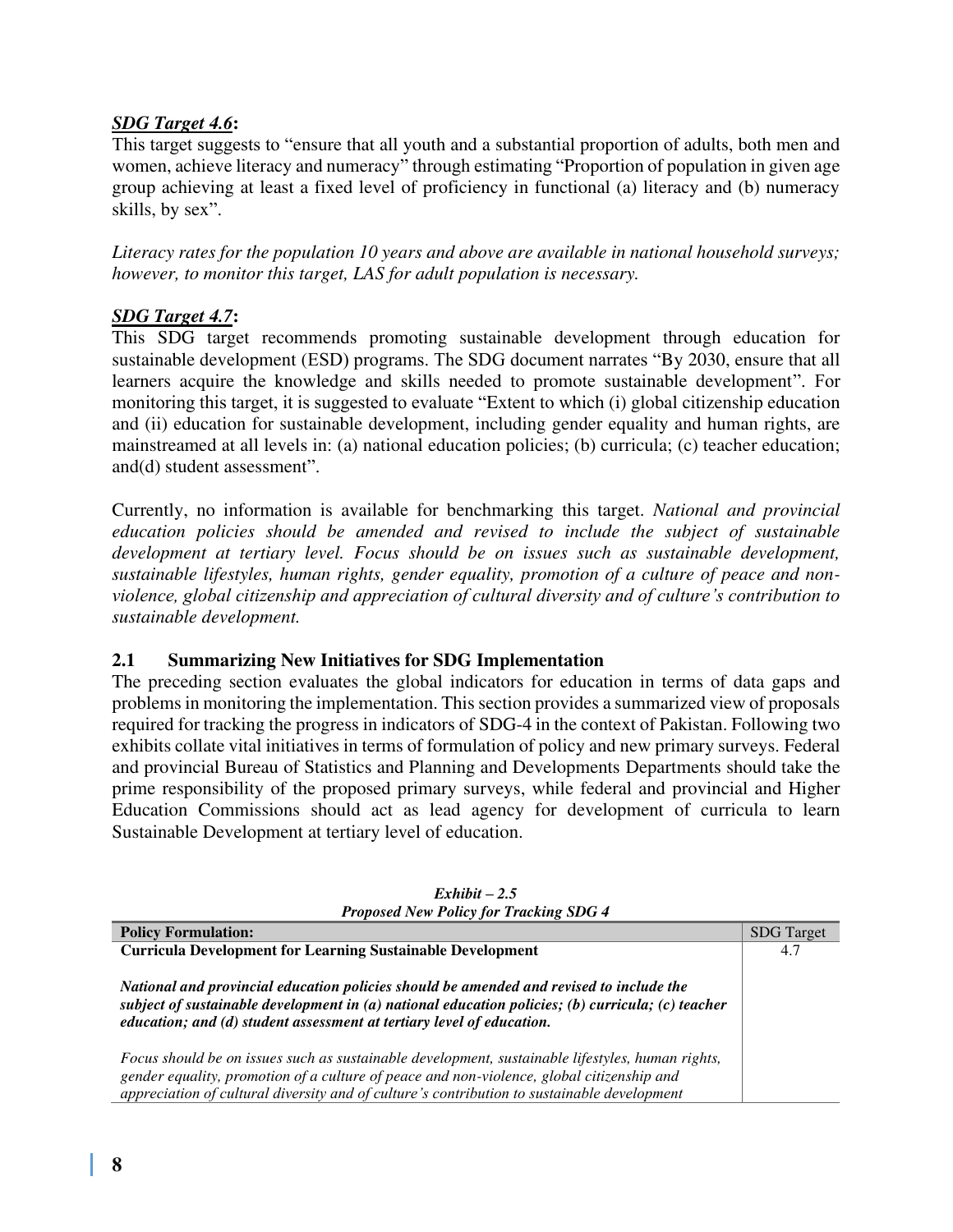| <b>Proposed Primary Surveys:</b>                                                           | <b>SDG</b> Targets |
|--------------------------------------------------------------------------------------------|--------------------|
| Special Literacy Assessment Surveys (Primary passed Children)                              | 4.1                |
|                                                                                            |                    |
| LAS for children who have completed primary education will have to be conducted to monitor |                    |
| this SDG target                                                                            |                    |
| Special Literacy Assessment Surveys (Children 36-59 months)                                | 4.2                |
|                                                                                            |                    |
| To estimate this indicator, national representative household surveys will have to be      |                    |
| conducted to assess children aged 36-59 months in four domains: language/literacy,         |                    |
| numeracy, physical, socio-emotional and cognitive development                              |                    |
| Special Literacy Assessment Surveys (Adult Population 15 plus)                             | 4.6                |
|                                                                                            |                    |
| Literacy rates for the population 10 years and above are available in national household   |                    |
| surveys; however to monitor this target, special LAS for adult population is required      |                    |

| $Exhibit - 2.6$                                 |  |  |  |  |
|-------------------------------------------------|--|--|--|--|
| Proposed New Primary Surveys for Tracking SDG 4 |  |  |  |  |

## **3. Global Initiative for Tracking SDGs**

The UN Sustainable Development Solutions Network<sup>2</sup> (SDSN) and Bertelsmann Stiftung produces annual reviews of countries' performance on the 17 Sustainable Development Goals. The third annual report "2018 global unofficial SDG Index and Dashboards" (Sachs et al., 2018) synthesizes metrics with available data – based whenever possible on the official SDG indicators – to enable countries to take stock of where they stood with regards to fulfilling the SDGs. The SDG Index and Dashboards summarize countries' SDG baselines and compare performances across countries and over time.

However, the report describes that the SDG Index and Dashboards are not official SDG monitoring tools and they are subject to many important limitations and caveats. Nonetheless, they are based on the most comprehensive set of country-level data assembled to-date for the SDGs and thus findings of the report will help countries in setting priorities for early action.

The SDG Index and Dashboards describe countries' progress towards achieving the SDGs and indicate areas requiring faster progress. The global SDG Index score and scores by goal can be interpreted as the percentage of achievement. The difference between 100 and countries' scores is therefore the distance in percentage that needs to be completed to achieving the SDGs and goals. The same basket of indicators is used for all countries to generate comparable scores and rankings.

The findings of this international exercise highlight a depressing picture of Pakistan as the country secured a score of 54.9 against a far better regional average of 64.1 for all 17 SDGs. Pakistan's score is even lower than regional peers Bangladesh's 59.3 and India's 59.1. As a result, the country ranked 126 on the SDG index of 193 nations compared to Bangladesh and India (111 and 112 respectively).

<sup>&</sup>lt;sup>2</sup> SDSN has been operating since 2012 under the auspices of the UN Secretary-General. SDSN mobilizes global scientific and technological expertise to promote practical solutions for sustainable development, including the implementation of the SDGs and the Paris Climate Agreement.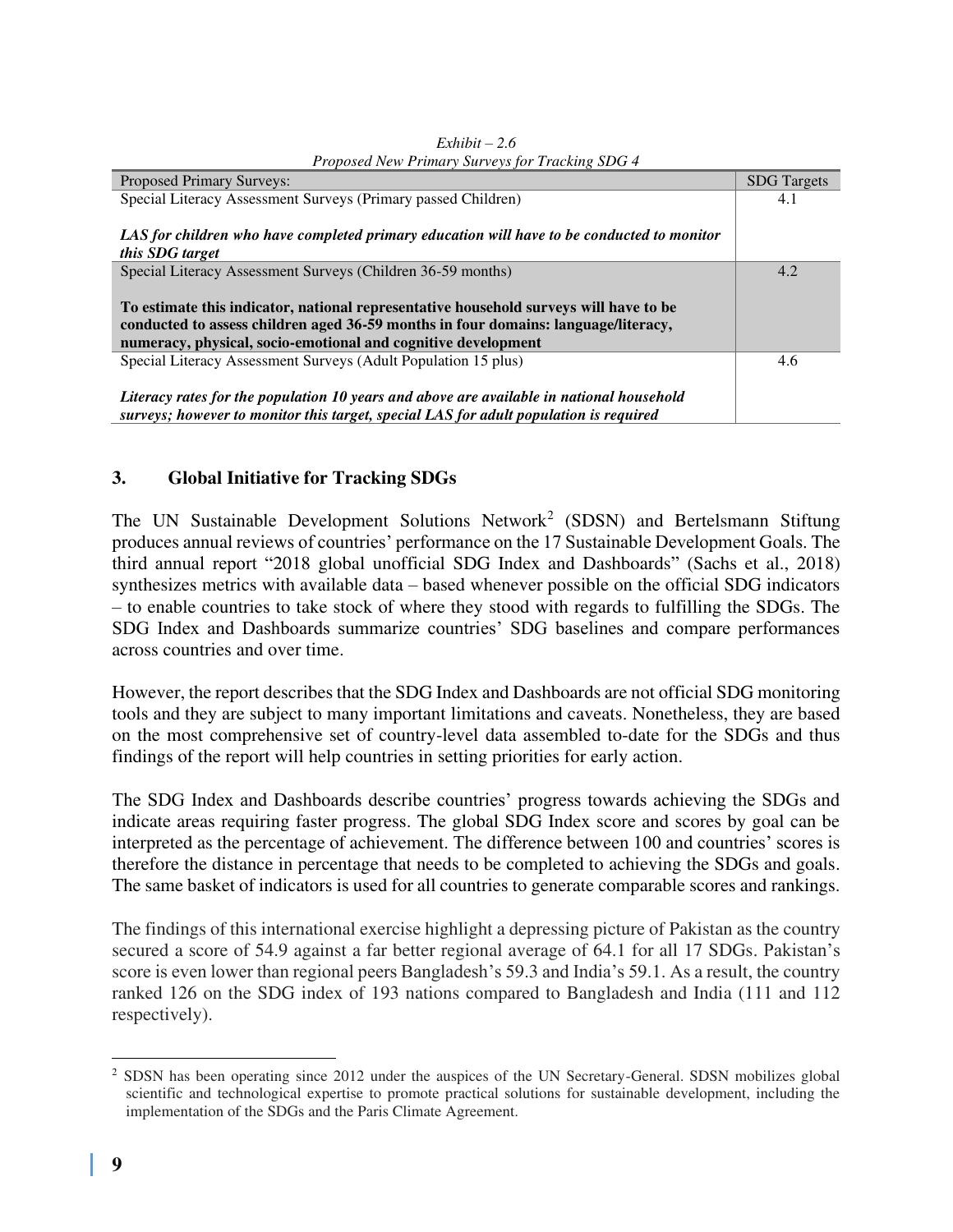Relevant with the scope of this research paper, Exhibit 3.1 furnishes the indicators related to goals 4 included for developing international SDG index, while Pakistan's relative position among SAARC countries in terms of education dimension is highlighted in the Exhibit 3.2.

|                                                     | Indicators Used in 2018 Global SDG Index and Dashboard for Goal 4                           |  |  |  |  |
|-----------------------------------------------------|---------------------------------------------------------------------------------------------|--|--|--|--|
| <b>OUALITY</b>                                      | Net primary enrolment rate $(\%)$                                                           |  |  |  |  |
| <b>FDUCATION</b>                                    | Mean years of schooling (years)                                                             |  |  |  |  |
|                                                     | Literacy rate of 15-24 year olds, both sexes $(\%)$                                         |  |  |  |  |
| Population age 25-64 with tertiary education $(\%)$ |                                                                                             |  |  |  |  |
| $PISA3$ score (0-600)                               |                                                                                             |  |  |  |  |
|                                                     | Percentage of variation in science performance explained by students' socio-economic status |  |  |  |  |
|                                                     | Students performing below level 2 in science $(\%)$                                         |  |  |  |  |
|                                                     | Resilient students $(\%)$                                                                   |  |  |  |  |
|                                                     | Source: Sachs et al., 2018, For definitions and data sources of indicators, see Table-10    |  |  |  |  |

Exhibit – 3.  $1$ 

The Exhibit 3.2 displays international SGD index scores and ranking of SAARC countries related to education (SDG 4) dimension for the year  $2018<sup>4</sup>$ . The index score signifies a country's position between the worst (0) and best (100) outcomes. So Sri Lanka's index score of 90.9 in SAARC countries on goals 4, suggests that the country is on average 91 percent of the way to the best possible outcome. It is discouraging that Pakistan possesses second last position with respect to Goal 4; its score is lower than Bhutan and Nepal. It is worth noting that in terms of all 17 SDGs, Bhutan's and Nepal's ranks are 83 and 102 respectively as compared with Pakistan's 126.

| Exhibit $-3.2$                                                   |      |   |  |  |  |  |  |
|------------------------------------------------------------------|------|---|--|--|--|--|--|
| Pakistan's Relative Position for SDG 4 in SAARC Countries - 2018 |      |   |  |  |  |  |  |
| Rank<br>Score                                                    |      |   |  |  |  |  |  |
| Pakistan                                                         | 42.5 | 6 |  |  |  |  |  |
| India                                                            | 64.8 | 2 |  |  |  |  |  |
| Bangladesh                                                       | 63.9 | 3 |  |  |  |  |  |
| Sri Lanka                                                        | 90.9 |   |  |  |  |  |  |
| <b>Bhutan</b>                                                    | 47.6 | 5 |  |  |  |  |  |
| Afghanistan                                                      | 6.9  | 7 |  |  |  |  |  |
| Nepal                                                            | 59.0 | 4 |  |  |  |  |  |
| Source: (Sachs et al., 2018)                                     |      |   |  |  |  |  |  |

## **4. Pakistan Official National Indicators Framework**

The government of Pakistan adopted the Sustainable Development Goals as part of the national development agenda in February 2016, as a major policy shift. It is now being implemented with the technical support of United Nations Development Programme (UNDP) to prioritize, localize and mainstream them in policies, planning and procedures. SDG support units have been

<sup>&</sup>lt;sup>3</sup> PISA (Program for International Student Assessment) is a worldwide study by the Organization for Economic Cooperation and Development (OECD) in member and non-member nations of 15-year-old school pupils' scholastic performance on mathematics, science, and reading. Interestingly this indicator is not included and recommended in the UN global indicator framework.

<sup>&</sup>lt;sup>4</sup> Although values and ranking of global index for 2017 is available from the same source, the intertemporal comparison is not recommended due to significant changes in the numbers and definition of indictors.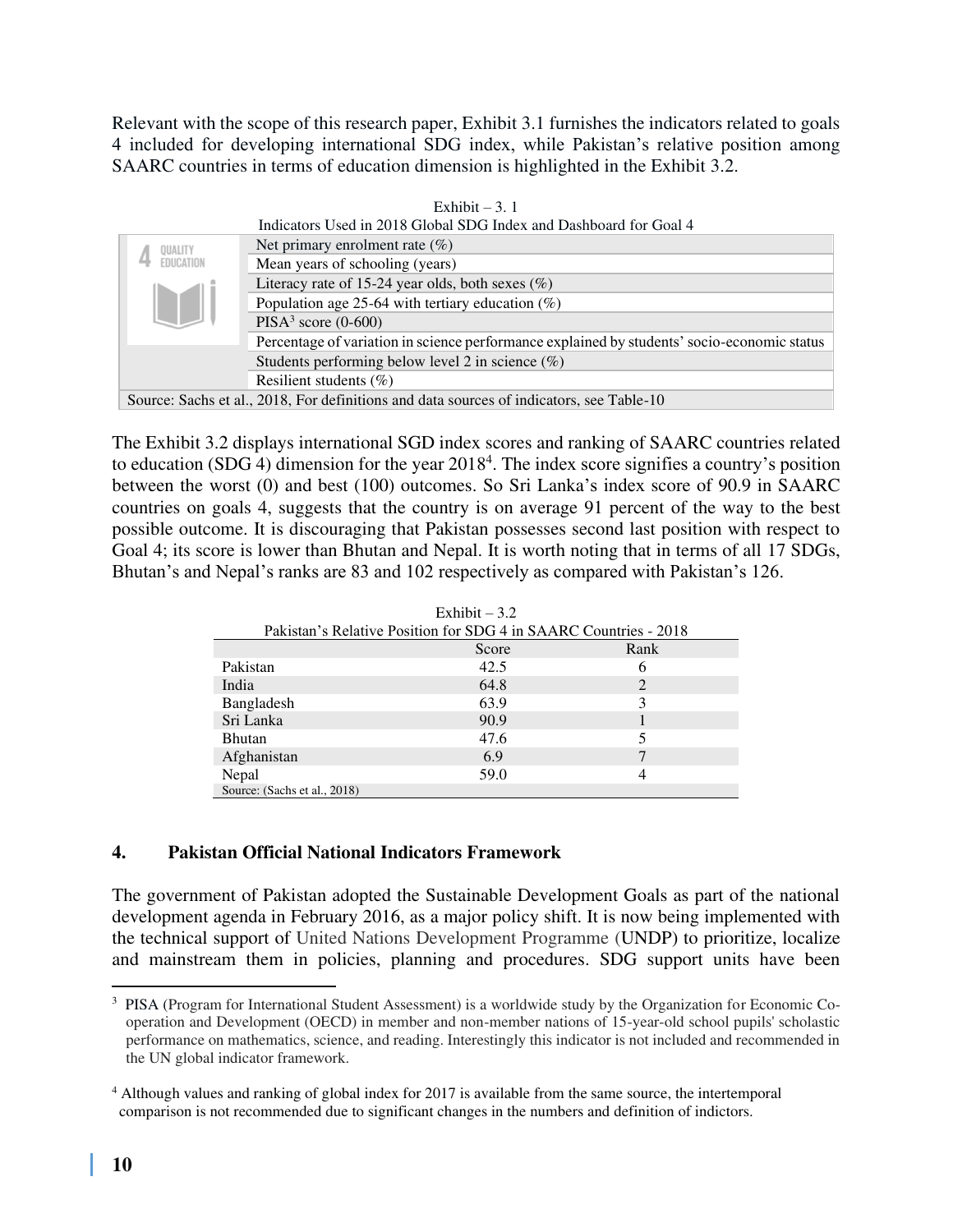established at federal and provincial levels to provide coordination and support to respective miniseries and departments. These units are supposed to undertake coordination, reporting, and monitoring progress towards SDGs, and to provide policy, research, and knowledge management support for the Goals. A five-year project 'National Initiative for Sustainable Development Goals – SDGs' has also been launched jointly by the Ministry of Planning, Development & Reform, Government of Pakistan and UNDP Pakistan [\(https://www.sdgpakistan.pk\)](https://www.sdgpakistan.pk/).

A summary of national framework for the SDGs has been prepared by the Planning Commission and approved by the National Economic Council. The official document (Pakistan, 2018), narrates that "Planning Commission after extensive analysis of data and deliberations with provincial and local governments has evolved with a national framework for the SDGs". The framework provides baseline and 2030 target values for few indicators. It is argued that the findings of "Data Gap Analysis Report" by the Federal SDG Support Unit have been used in setting baseline against national indicators.

Unfortunately, the framework suggested by the Planning Commission is not useful for monitoring and tracking specific SDG goals. Baseline and target values are provided for only few indicators. However, the serious concern is that these values have been set without redefining, rephrasing or modifying global indicators according to the availability of national data. Following example is sufficient to highlight the indistinctness and lack of clarity in the proposed official national framework.

SDG indicator 4.1.1 has been designated as 'National Priority SDG Indicator'. The indicator attempts to estimate proportion of children and youth who have achieved a minimum proficiency level in reading and mathematics. Surprisingly, simple enrollment rates by sex are taken as national baseline. Similarly, in the absence of any national representative data on Literacy Assessment for adult population, baseline and target are set for SDG indicator 4.6.1 without providing the exact definition and source of information. High achievements levels as baseline cast doubts on the authenticity and accuracy of the designated indicator.

| <b>EXAMPLES EXUACTED TIONI INAUDITAL SIDU FIAMEWOLK</b>                |                    |                    |  |  |  |  |
|------------------------------------------------------------------------|--------------------|--------------------|--|--|--|--|
| <b>National Priority</b>                                               | National Baseline  | Target 2030        |  |  |  |  |
| <b>SDG</b> Indicator                                                   | 2014-15            |                    |  |  |  |  |
| 4.1.1                                                                  |                    |                    |  |  |  |  |
| Proportion of children and young people:                               | Total= $57\%$      | Total= $100\%$     |  |  |  |  |
| (a) in grades $2/3$ ; (b) at the end of primary; and (c) at the end of | Girls=53.0\%       | Girls= $100.0\%$   |  |  |  |  |
| lower secondary achieving at least a minimum proficiency level in      | Boys= $60.0\%$     | Boys= $100.0\%$    |  |  |  |  |
| (i) reading and (ii) mathematics, by sex                               |                    |                    |  |  |  |  |
|                                                                        |                    |                    |  |  |  |  |
| 4.6.1                                                                  |                    |                    |  |  |  |  |
| Percentage of population in a given age group achieving at least a     | Total = $60.0\%$ . | Total = $80.0\%$ . |  |  |  |  |
| fixed level of proficiency in functional (a) literacy and (b) numeracy | Female= $49.0\%$   | Female= $69.0\%$   |  |  |  |  |
| skills, by sex                                                         | Male= $70.0\%$ .   | Male= $90.0\%$ .   |  |  |  |  |
| Source: Pakistan (2018)                                                |                    |                    |  |  |  |  |

| Exhibit $-4.1$ |                                                |  |  |  |  |
|----------------|------------------------------------------------|--|--|--|--|
|                | Examples Extracted from National SDG Framework |  |  |  |  |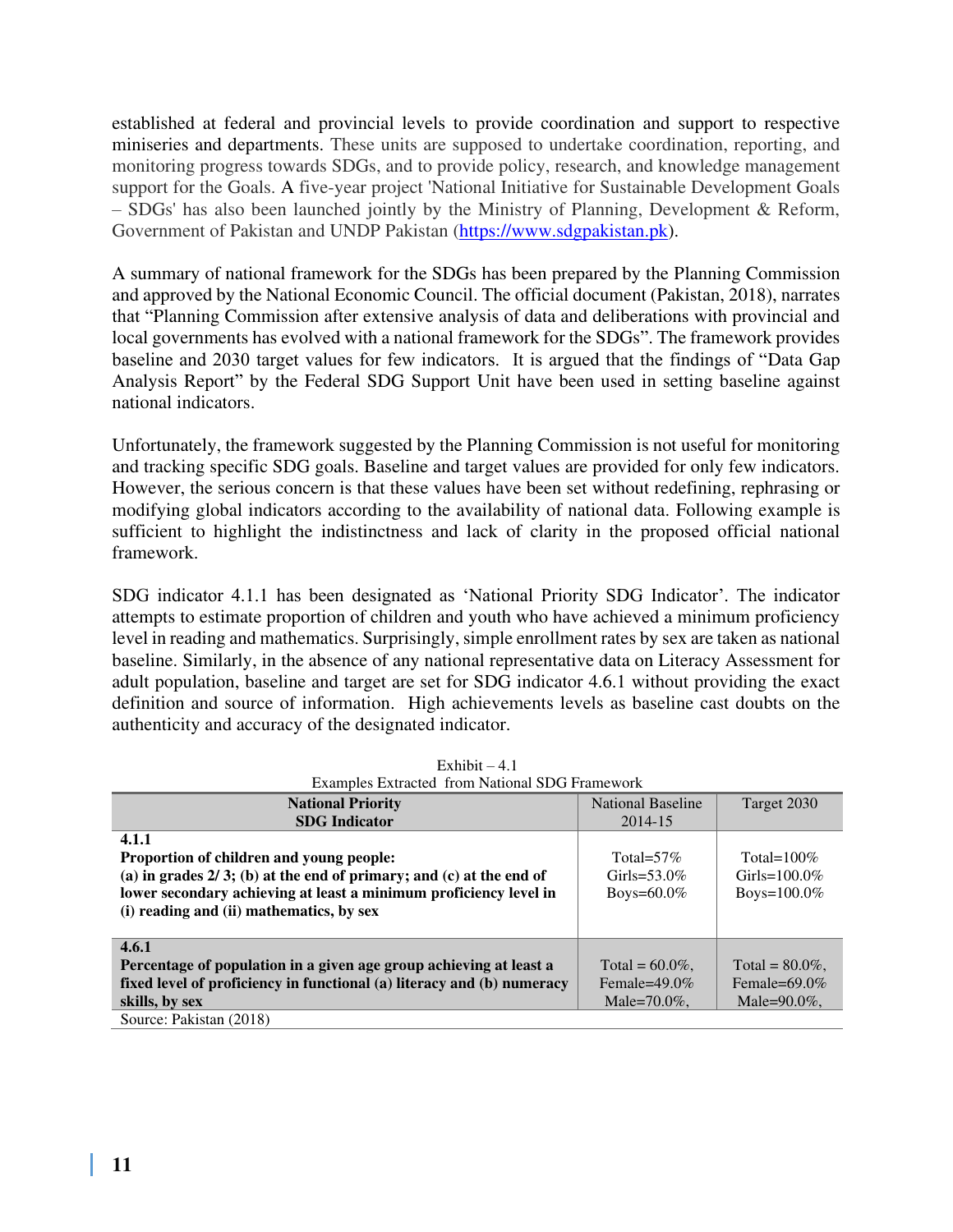### **5. Proposed Indicator Framework in the National Context**

The literature on the implementation of global agenda suggests that there is no standard stepwise method being adopted thus far by countries to ensure that data mapping is done within the spirit of the "national ownership" of the SDGs. According to the background note, prepared for UN sponsored Asia-Pacific Conference on SDGs (UN-ESCAP, 2017), "The national ownership requires that the data ecosystem is mapped to the national indicator framework rather than a global framework. Of course, the proposed global indicators should ultimately find place in the national indicator framework, provided the corresponding targets and indicators are relevant for the countries".

The data gap analysis and the specific initiatives or proposals, in terms of formulation of policy and new primary surveys for monitoring the implementation of the global 2030 agenda have been presented in the preceding section. Apparently execution of these initiatives require plenty of time and lot of financial and human resources, besides political will. It is therefore recommended to start the process of tracking SDGs with the mix of global and complementary national indicators for which reliable and national representative data is quickly available. Keeping the relevant considerations<sup>5</sup> in mind, a set of national indicators in the context of SDG 4 are proposed subsequently.

The accessibility matrix in terms of goal 4 indicators reveal that for full compliance, data is only available only for two global indicators, while special literacy assessment and other primary surveys for children and adult population are required for most of the suggested global indicators. After considering the educational priorities, policies and data availability, 7 indicators are proposed (Exhibit 5.1) for monitoring development in education sector.

In terms of access to schooling two indicators are proposed; pre-primary enrollment and out of school children in the age cohorts 5-16 years. Barriers to primary education are recommended to monitor through survival rate<sup>6</sup> to grade 5 and effective transition rate<sup>7</sup> for primary to secondary schooling. To monitor educational achievement, literacy rates (10+ years and 15-24 years) and proportion of population with tertiary education are recommended.

<sup>5</sup> According to SDSN (2015), robust indicators should be; (1) globally harmonized, (2) simple, single-variable indicator, with straightforward policy implications, (3) allow for high frequency monitoring, (4) consensus based and system-based information, (5) constructed from well-established data sources, (6) disaggregated, (7) universal, (8) mainly outcome-focused, (9) science-based and forward-looking and (10) a proxy for broader issues or conditions.

<sup>&</sup>lt;sup>6</sup> The percentage of a cohort of pupils enrolled in the first grade of a given level or cycle of education in a given school year who are expected to reach a given grade, regardless of repetition.

<sup>&</sup>lt;sup>7</sup> Number of new entrants to the first grade of the higher level of education in the following year expressed as a percentage of the students enrolled in the last grade of the given level of education in the given year who do not repeat that grade the following year.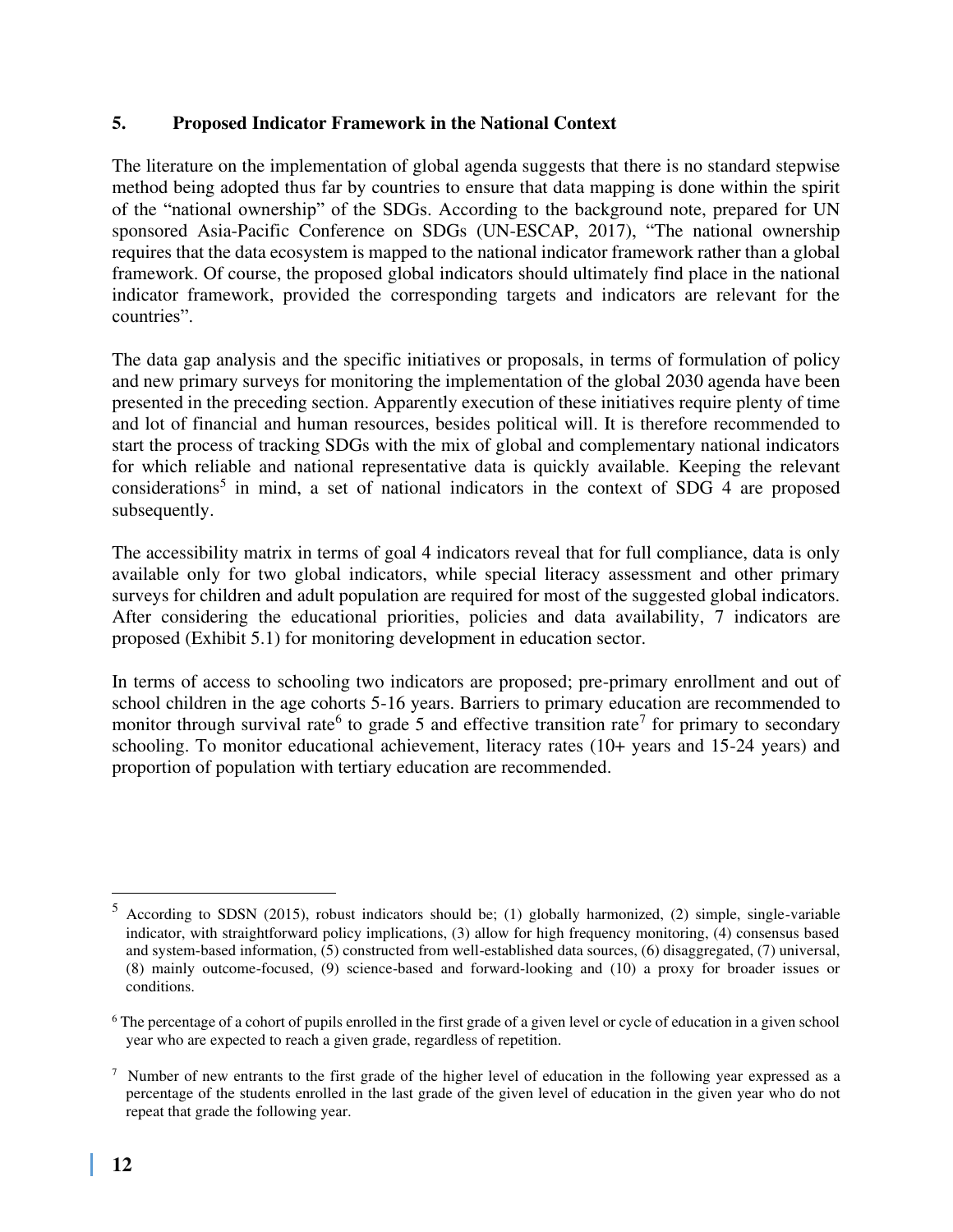|     | 15DU U0a1 – 41                                     |                                                        |  |  |  |
|-----|----------------------------------------------------|--------------------------------------------------------|--|--|--|
|     | Indicators:                                        | <b>Data Sources:</b>                                   |  |  |  |
| E.1 | Pre-Primary Enrollment Rate $-$ (3-5 Years)        | Pakistan Social and Living Standard Measurement Survey |  |  |  |
| E.2 | Enrollment Rate for age cohort 5-16 Years          | Pakistan Social and Living Standard Measurement Survey |  |  |  |
| E.3 | Survival Rate to Grade 5                           | <b>Pakistan Education Statistics</b>                   |  |  |  |
| E.4 | <b>Effective Transition Rate Primary to Middle</b> | <b>Pakistan Education Statistics</b>                   |  |  |  |
| E.5 | Population with Tertiary Education- (24 plus)      | Pakistan Social and Living Standard Measurement Survey |  |  |  |
| E.6 | Literacy Rate $- (10$ Years and Older)             | Pakistan Social and Living Standard Measurement Survey |  |  |  |
| E.7 | Youth Literacy Rate $- (15-24 \text{ Years})$      | Pakistan Social and Living Standard Measurement Survey |  |  |  |

Exhibit  $-5.1$ Proposed National Indicators for Monitoring Educational Development  $[SDG G<sub>02</sub>]$   $A]$ 

One of the key principles of the 2030 global agenda is to address the notion "leaving no one behind". Thus to realize the commitment of inclusive development, data disaggregation with respect to vulnerable and left-behind population is essential.

Given the importance of disaggregated data, the SDSN (2015) recommends that relevant SDG indicators be disaggregated according the following broad dimensions: Gender, Age, Income quintiles/deciles, disability, ethnicity and indigenous status, economic activity, location or spatial disaggregation (e.g. by metropolitan areas, urban/rural, districts) and migrant status. However, besides gender and to some extent spatial disaggregation, currently it is not feasible to estimate proposed indicators in such details or required level of disaggregation in the context of Pakistan.

Therefore, to capture the inequality in the access to education, gender and locational (rural-urban) parity indices are recommended to develop for tracking the progress in educational attainment.

While portfolio or dashboard of individual indicators are informative and necessary, there is also a need for a summary measure that combines indicators into a single number which can be quickly grasped. However, one of the issues in the construction of composite indices is the substitutability among component indicators. High achievement for instance, in primary education may be fully compensated or counterweighted with the low level of tertiary education. This situation is not suitable in most cases where a minimum of all components are required for a combined index. The issue of substitutability may be resolved to some extent by taking geometric mean of component indicators instead of combining indicators using simple average (arithmetic mean). The geometric average has the benefit of imposing an implicit "penalty" of being worst on any specific indicator and assures that being best on one component will not fully substitute for being bad on another. It is worth mentioning that UNDP Human Development Index (HDI) is also constructed by averaging component indicators though geometric mean.

The baseline (2015) values<sup>8</sup> of all proposed indicators and parity indices are collated in the Exhibit 5.2, while the composite values (geometric averages) are furnished in the Exhibit 5.3, separately for proposed indicators and parity indices. Moreover, an inter-temporal comparison is also provided (Exhibit 5.4) to assess the trend in the progress since 2005.

<sup>&</sup>lt;sup>8</sup> It is imperative to note the structural differences in the main date sources in terms of authenticity, scope and coverage, sampling and non-sampling error, data creditability etc. PSLM collects information from households (demand side surveys), while Pakistan Education Statistics collects information from the management of public and private schools (supply side census).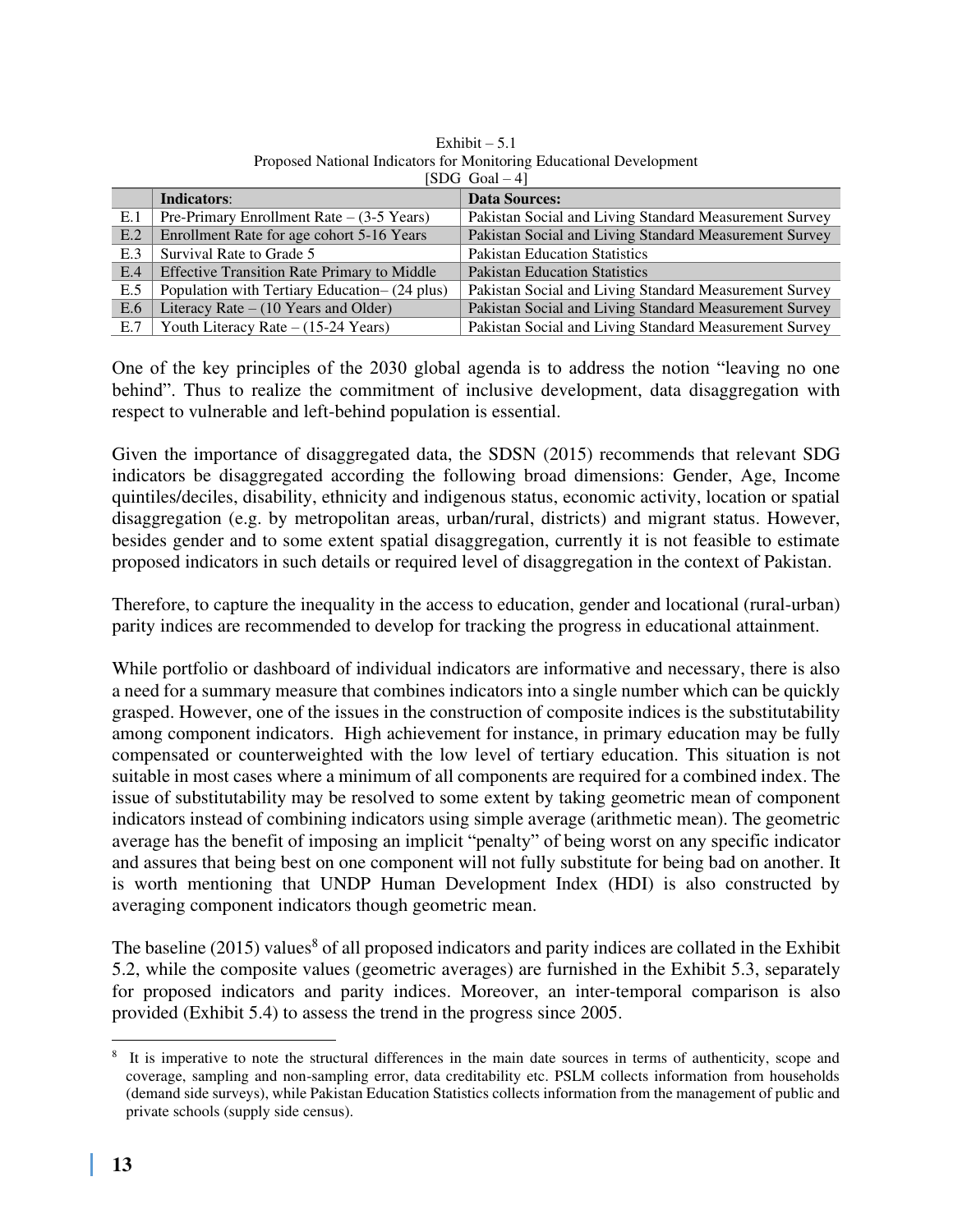| Trativilar and I Fovincial Values for Troposed mulcators $=$ 2015              |          |        |       |            |                    |  |
|--------------------------------------------------------------------------------|----------|--------|-------|------------|--------------------|--|
| Indicators                                                                     | Pakistan | Punjab | Sindh | <b>KPK</b> | <b>Balochistan</b> |  |
| Pre-Primary Enrollment Rate - (3-5 Years)                                      | 29.2     | 36.4   | 20.4  | 25.5       | 14.7               |  |
| Enrollment - (5-16 Years)                                                      | 69.9     | 74.6   | 61.2  | 72.9       | 56.6               |  |
| Survival Rate to Grade 5                                                       | 66.8     | 72.6   | 59.5  | 65.2       | 40.7               |  |
| <b>Effective Transition Rate Primary to Middle</b>                             | 84.1     | 88.4   | 73.3  | 85.1       | 70.2               |  |
| Population with Tertiary Education - (24 plus)                                 | 9.3      | 8.8    | 11.7  | 8.0        | 5.0                |  |
| Literacy Rate - (10 Years and Older)                                           | 59.8     | 62.8   | 59.7  | 52.8       | 44.4               |  |
| Youth Literacy Rate - (15-24 Years)                                            | 71.9     | 75.6   | 69.2  | 67.0       | 54.2               |  |
| Parity Indices – Gender [Female to Male Ratio]                                 |          |        |       |            |                    |  |
| Pre-Primary Enrollment Rate - (3-5 Years)                                      | 87.0     | 93.3   | 70.8  | 78.8       | 83.5               |  |
| Enrollment - (5-16 Years)                                                      | 76.6     | 87.4   | 70.9  | 60.0       | 51.0               |  |
| Survival Rate to Grade 5                                                       | 100.0    | 104.1  | 96.8  | 79.8       | 114.4              |  |
| <b>Effective Transition Rate Primary to Middle</b>                             | 99.9     | 100.8  | 99.5  | 95.4       | 98.4               |  |
| Population with Tertiary Education - (24 plus)                                 | 67.5     | 92.4   | 51.8  | 35.7       | 22.2               |  |
| Literacy Rate - (10 Years and Older)                                           | 70.2     | 77.0   | 69.8  | 49.1       | 40.3               |  |
| Youth Literacy Rate - (15-24 Years)                                            | 81.9     | 89.1   | 80.9  | 58.3       | 51.9               |  |
| Parity Indices – Regional [Rural to Urban Ratio]                               |          |        |       |            |                    |  |
| Pre-Primary Enrollment Rate - (3-5 Years)                                      | 65.8     | 70.7   | 42.6  | 74.1       | 62.5               |  |
| Enrollment - (5-16 Years)                                                      | 77.7     | 80.9   | 61.0  | 83.2       | 67.7               |  |
| Population with Tertiary Education - (24 plus)                                 | 27.9     | 28.2   | 22.9  | 36.8       | 31.2               |  |
| Literacy Rate - (10 Years and Older)                                           | 66.9     | 71.2   | 53.0  | 74.9       | 61.9               |  |
| Youth Literacy Rate - (15-24 Years)                                            | 74.5     | 79.3   | 57.6  | 82.4       | 63.4               |  |
| Sources: Pakistan Social and Living-Standard Measurement Survey (PSLM) 2014-15 |          |        |       |            |                    |  |
| Pakistan Education Statistics, 2016-17                                         |          |        |       |            |                    |  |

Exhibit  $-5.2$ National and Provincial Values for Proposed Indicators – 2015

Few observations emerge from the baseline scenario of proposed indicators of educational access and inequalities. The Exhibit 5.2 reveals low pre-primary enrollment rates and little access to tertiary education; however provincial differences exist. Barring Balochistan, close to 70 percent youth is literate, while the national literacy rate for 10 years and above is 60. Very low magnitude of survival rate to grade 5 and pre-primary enrollments in Balochistan are also observed.

Unsurprisingly, the data reveals a depressing pictures regarding the gender parity indices in KPK and Balochistan, especially in tertiary education and youth literacy rates. In contrast, it is also noted that the magnitudes of regional (rural to urban ratio) parity indices are relatively high in KPK and Balochistan as compared with Punjab and Sindh provinces. The phenomenon is however due to comparatively lower proportion of urban population.

The composite values (geometric averages) of the proposed indicators and parity indices are furnished in the Exhibit 5.3 which allows to evaluate the comparative performance in terms of summary of proposed educational indicators. Overall, the Exhibit reveals that Pakistan is 61 percent of the way toward the targets (100%). Unsurprisingly Punjab province has the highest score (66%) while Balochistan possesses the lowest (46%) geometric average. The important point however is to observe the similar performance of KPK and Sindh provinces. Both provinces scored 43% according to the geometric average of proposed indicators of access to education. However, in terms of all indicators composite score of KPK province is relatively high as compared with the Sindh province.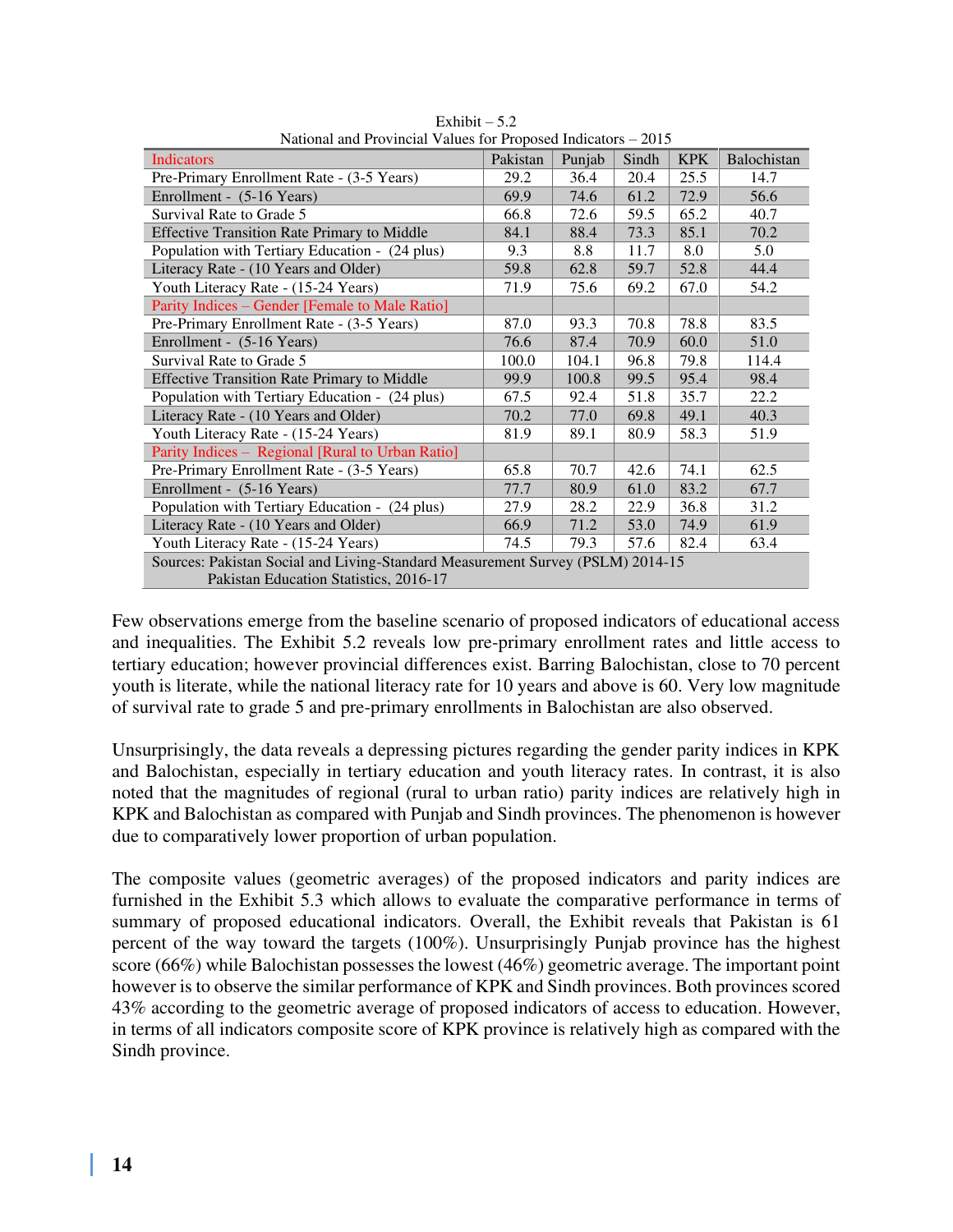

Exhibit  $-5.3$ Composite Values for Proposed Indicators and Parity Indices [Geometric Mean, Year=2015]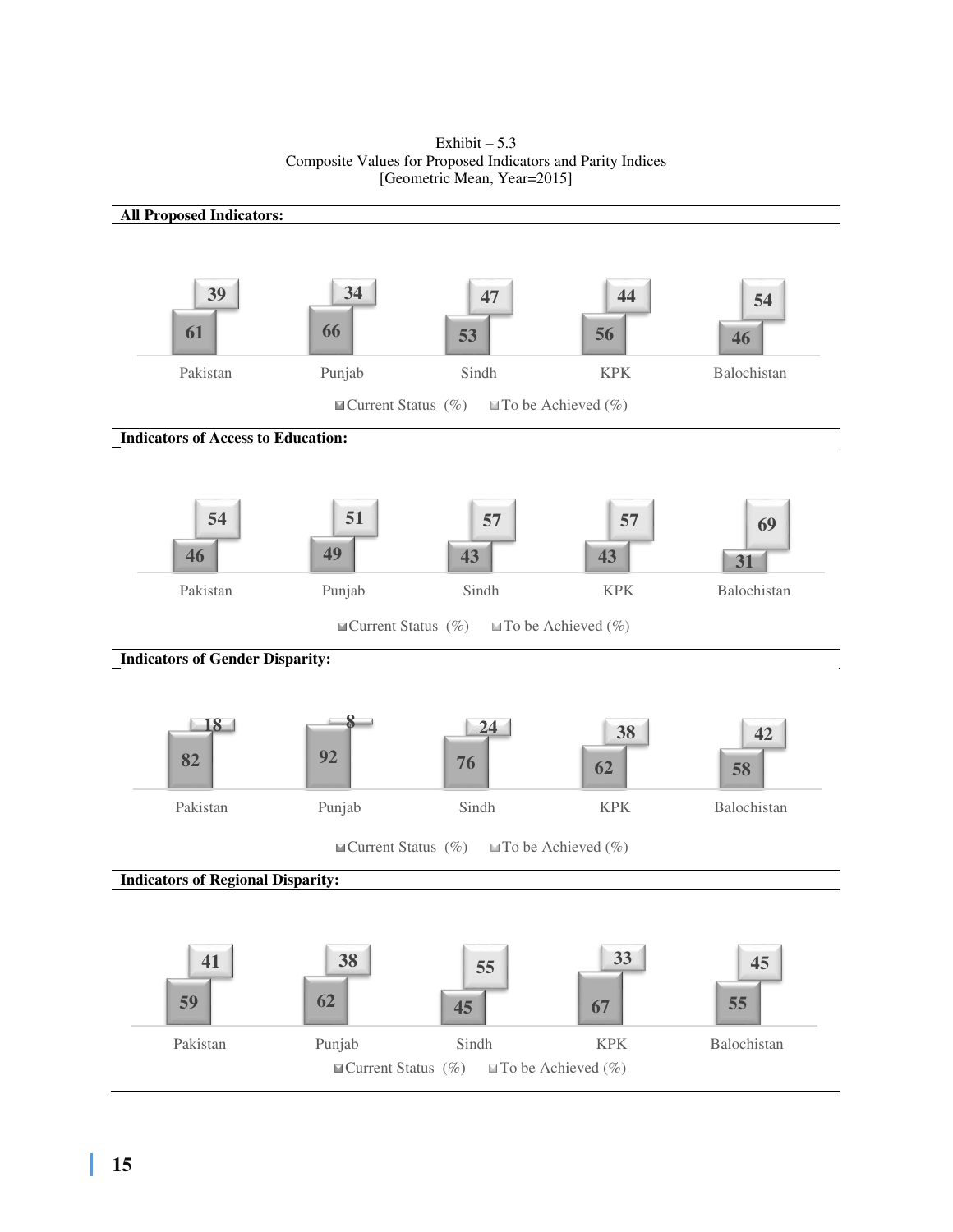The Exhibit also reveals that Pakistan is 82 percent on the way to achieve gender parity in terms of proposed indicators. However, realization of parity in KPK and Balochistan would take a relatively longer period. In contrast, urban rural disparities<sup>9</sup> are significantly low with overall achievement of 59%. As expected, the lowest value (45%) is observed in Sindh province which has a highest share of urban population.

The Exhibit 5.4 furnishes the progress in the magnitudes of composite indices of proposed indicators since 2005. Two observations are important to highlight. The growth rates in the composite values during the period 2005-10 are significantly high as compared with the period 2010-15. It is worth mentioning that in 2010, the 18<sup>th</sup> Amendment devolved responsibility for education to the provinces with significant legislative, fiscal and administrative autonomy. Thus comparatively low performance during 2010-15 period in three provinces (Punjab, Sindh and Balochistan) raises questions and doubts regarding the effectiveness and usefulness of devolved education system. The KPK is the only province which is showing highest annual growth rates of close to 9 percent in both periods.

| Trend in Composite marces of Proposed marcators |      |                                        |      |           |                           |  |
|-------------------------------------------------|------|----------------------------------------|------|-----------|---------------------------|--|
|                                                 |      | Composite Value of Proposed Indicators |      |           | Annual Growth Rate $(\%)$ |  |
|                                                 | 2005 | 2010                                   | 2015 | 2005-2010 | 2010-2015                 |  |
| Pakistan                                        | 25   | 35                                     | 46   | 8.5       | 6.3                       |  |
| Punjab                                          | 25   |                                        | 49   |           | 6.7                       |  |
| Sindh                                           | 26   | 35                                     | 43   | 7.6       | 4.2                       |  |
| <b>KPK</b>                                      |      | 30                                     | 43   | 8.5       | 8.8                       |  |
| <b>Balochistan</b>                              |      |                                        | 31   |           | 7.4                       |  |

Exhibit  $-5.4$ Trend in Composite Indices of Proposed Indicators

The lowest (4.2 %) growth rate during the period 2010-15 is observed in Sindh with a significant drop (7.6). Similarly, the declining trend in Punjab is also noticeable; from 9.1 to 6.7 percent annual growth during the periods 2005-10 and 2010-15.

 $9$  The urban-rural disaggregated data of two indicators (Survival Rate to Grade 5 and Effective Transition Rate Primary to Middle) were not available in the Pakistan Education Statistics, 2016-17.